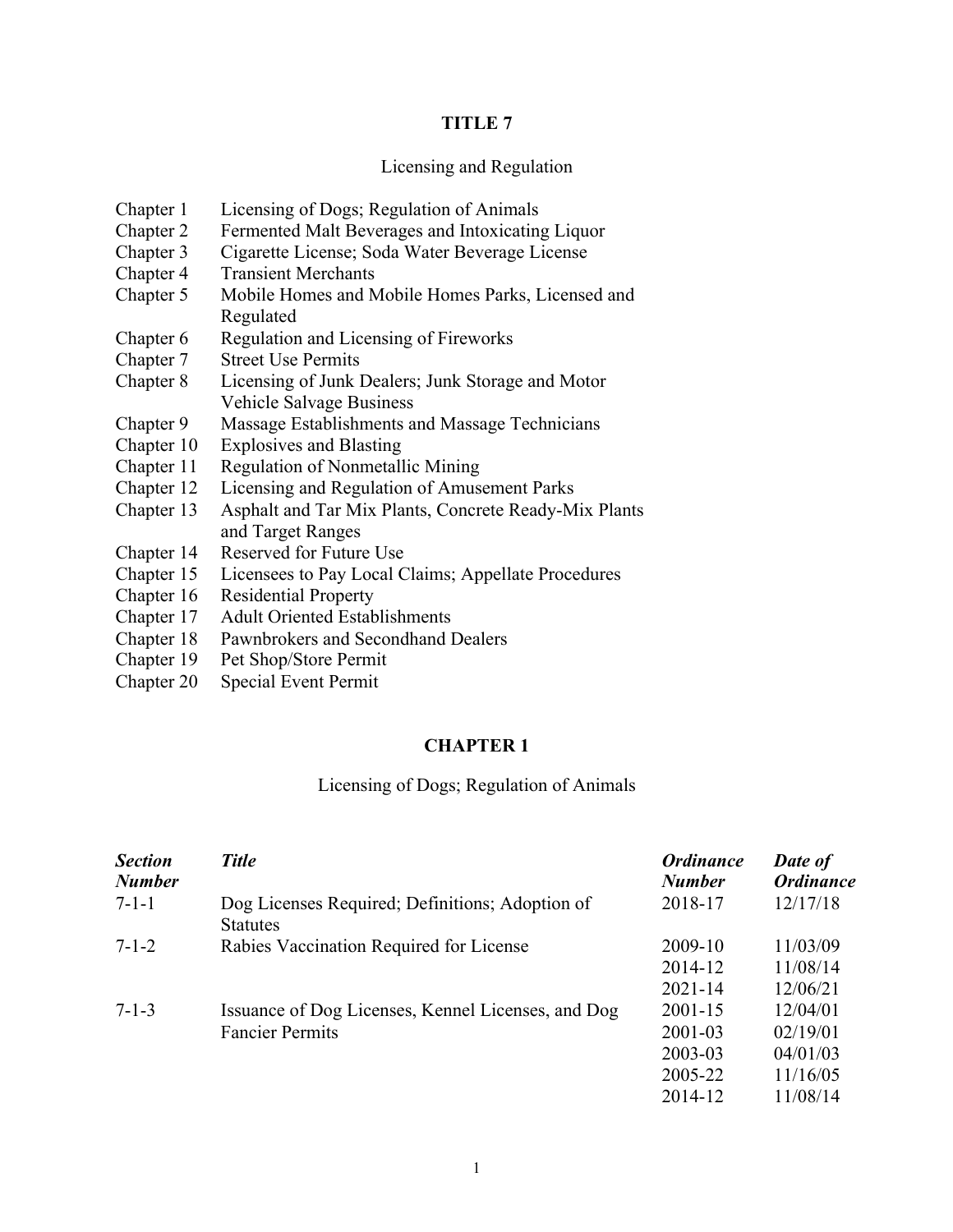|                |                                                         | 2015-07     | 11/02/15 |
|----------------|---------------------------------------------------------|-------------|----------|
| $7 - 1 - 4$    | Late Fees                                               | 2005-22     | 11/16/05 |
|                |                                                         | 2015-07     | 11/02/15 |
|                |                                                         | 2021-02     | 02/15/21 |
| $7 - 1 - 5$    | Rabies Quarantine                                       | 2009-10     | 11/03/09 |
| $7 - 1 - 6$    | Restrictions on Keeping, of Dogs, Cats, Fowl and Other  |             |          |
|                | Animals                                                 |             |          |
| $7 - 1 - 7$    | <b>Impoundment of Animals</b>                           |             |          |
| $7 - 1 - 8$    | Dogs and Cats Restricted on Cemeteries and Other        |             |          |
|                | Grounds                                                 |             |          |
| $7 - 1 - 9$    | Duty of Owner in Cases of Dog or Cat Bite               |             |          |
| $7 - 1 - 10$   | <b>Animal Feces</b>                                     | 2022-08     | 03/21/22 |
| $7 - 1 - 11$   | Injury to Property by Animals                           |             |          |
| $7 - 1 - 12$   | Barking Dogs or Crying Cats.                            |             |          |
| $7 - 1 - 13$   | Prohibited and Protected Animals, Fowl, Reptiles and    | 2000-11     | 05/02/00 |
|                | Insects                                                 | 2006-13     | 12/05/06 |
|                |                                                         | 2019-03     | 02/04/19 |
|                |                                                         | 2022-09     | 05/16/22 |
| $7 - 1 - 14$   | Sale of Rabbits, Chicks or Artificially Colored Animals |             |          |
| $7 - 1 - 15$   | Providing Proper Food and Drink to Confined Animals     | 2006-13     | 12/05/06 |
| $7 - 1 - 16$   | Providing Proper Shelter                                | 2006-13     | 12/05/06 |
| $7 - 1 - 17$   | Neglected or Abandoned Animals                          |             |          |
| $7 - 1 - 18$   | Cruelty to Animals and Birds Prohibited                 | $2021 - 14$ | 12/06/21 |
| $7 - 1 - 19$   | <b>Trapping of Animals</b>                              |             |          |
| $7 - 1 - 20$   | Dognapping and Catnapping                               |             |          |
| $7 - 1 - 21$   | Vehicle Accidents                                       |             |          |
| $7 - 1 - 22$   | Display of Birds in Food Establishments                 |             |          |
| $7 - 1 - 23$   | Keeping of Bees                                         |             |          |
| $7 - 1 - 24$   | Care of Horses                                          | 2006-13     | 12/05/06 |
|                |                                                         | 2010-01     | 06/01/10 |
| $7 - 1 - 25$   | Number of Dogs Limited                                  | 2001-03     | 02/19/01 |
| $7 - 1 - 26$   | Keeping of Chickens in Single-Family Residential        | 2022-07     | 05/16/22 |
|                | <b>Districts</b>                                        |             |          |
| $7 - 1 - 27 -$ | Reserved for Future Use                                 | 2022-07     | 05/16/22 |
| $7 - 1 - 29$   |                                                         |             |          |
| $7 - 1 - 30$   | Penalties                                               | 2022-07     | 05/16/22 |
|                |                                                         |             |          |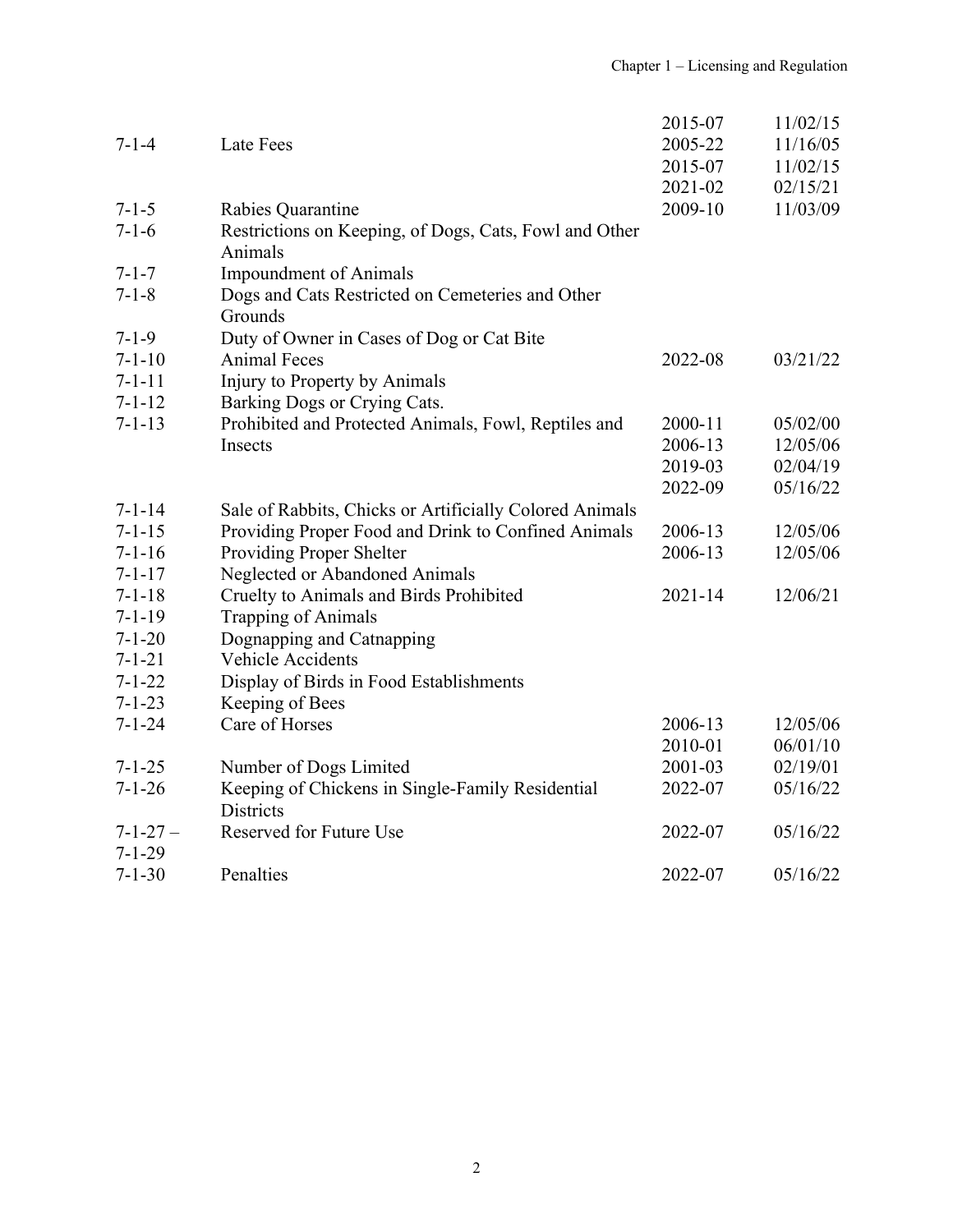## <span id="page-2-0"></span>**SEC. 7-1-1 DOG LICENSES REQUIRED; DEFINITIONS; ADOPTION OF STATUTES.**

- (a) **License Required.** It shall be unlawful for any person in the Village of Caledonia to own, harbor or keep any dog more than five (5) months of age on January 1 of any year, or 5 months of age within the license year which is January 1 to December 31, without complying with the provisions of this Chapter relating to the listing, licensing and tagging of the same.
- (b) **Definitions.** In this Chapter, unless the context or subject matter otherwise require:
	- (1) "Owner" shall mean any person owning, harboring or keeping a dog or cat and the occupant of any premises on which a dog or cat remains or to which it customarily returns daily for a period of ten (10) days. An occupant of any premises on which a dog or cat remains or to which it customarily returns daily for a period of ten (10) days is presumed to be harboring or keeping the dog or cat within the meaning of this Section.
	- (2) "At large" means to be off the premises of the owner and not under the control of some person by leash, but a dog or cat within an automobile of its owner, or in an automobile of any other person with the consent of the owner of said dog or cat, shall be deemed to be upon the owner's premises.
	- (3) "Dog" shall mean any canine, regardless of age or sex.
	- (4) "Cat" shall mean any; feline, regardless of age or sex.
	- (5) "Neutered" as used herein as describing a dog or cat shall mean a dog or cat having nonfunctional reproductive organs.
	- (6) "Animal" means mammals, reptiles and birds.
	- (7) "Cruel" means causing unnecessary and excessive pain or suffering or unjustifiable injury or death.
	- (8) "Law Enforcement Officer" has that meaning as appears in Sec. 967.02(5), Wis. Stats., and includes a humane officer under Sec. 58.07, Wis. Stats., but does not include a conservation warden appointed under Sec. 23.10, Wis. Stats.
	- (9) "Farm Animal" means any warm-blooded animal normally raised on farms in the United States and used for food or fiber.
	- (10) "Pet" means an animal kept and treated as a pet.
	- (11) "Leash" means a cord, thong or chain not more than ten (10) feet in length by which a dog is controlled by the person accompanying it.
- (c) **Incorporation of Statutory Regulation.** Sections 174.01 through 174.046 of the Wisconsin Statutes, and such sections as they may hereafter be amended and/or renumbered, are hereby incorporated by reference with respect to restraining action against dogs, the imposition of forfeitures for violations of such regulations and other regulations of dogs imposed under this Code, and the impoundment and subsequent delivery, treatment and disposition of dogs, provided, however, that this Section shall not be construed to restrict or limit any authority heretofore granted to the Police Department with respect to the regulation of dogs and shall not operate to reduce any forfeitures or other penalties which might otherwise be imposed under this Code.

State Law Reference: Sections 174.05 through 174.10, Wis. Stats.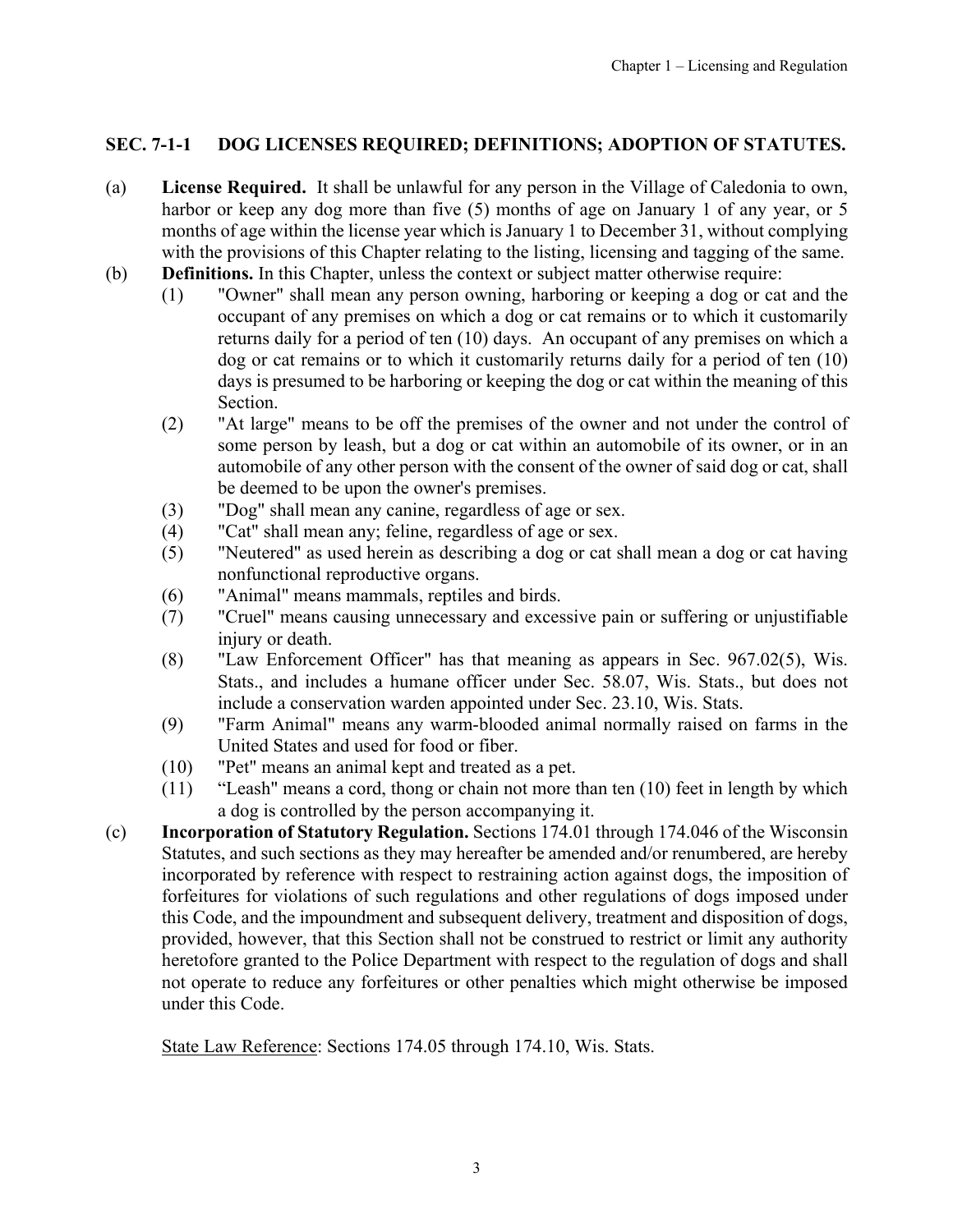### <span id="page-3-0"></span>**SEC. 7-1-2 RABIES VACCINATION REQUIRED FOR LICENSE.**

All applications for a dog license under this Chapter shall present proof of rabies vaccination or proof of exemption therefrom from the governing local health officer prior to issuance of the applicable license.

## **SEC. 7-1-3 ISSUANCE OF DOG LICENSES, KENNEL LICENSES, AND DOG FANCIER PERMITS.**

### (a) **Dog Licenses.**

- (1) It shall be unlawful for any person in the Village of Caledonia to own, harbor or keep any dog more than five (5) months of age without complying with the provisions of Section 174.05 through Section 174.10, Wisconsin Statutes, relating to the listing, licensing and tagging of the same.
- (2) The owner of any dog more than five (5) months of age on January 1 of any year, or five (5) months of age within the license year, shall annually, or on or before the date the dog becomes five (5) months of age, pay a license tax and obtain a license unless exempt from the license tax for dogs kept for educational or scientific purposes as provided for under Sec. 174.054, Wis. Stat.
- (3) The license year shall be from January 1 through December 31. The minimum license fee shall be \$15.00 for spayed female dogs or neutered male dogs. The minimum fee for unspayed female dogs or unneutered male dogs shall be \$25.00. If a puppy becomes 5 months of age after July 1 during the license year, the appropriate fee shall be reduced by half.
- (4) Upon payment of the required license tax and upon presentation of evidence that the dog is currently immunized against rabies, as required by Section 7-1-2 of this Chapter, the Village Treasurer shall complete and issue to the owner a license for such dog containing all information required by state law. The Village Treasurer shall also deliver to the owner, at the time of issuance of the license, a tag of durable material bearing the same serial number as the license, the name of the county in which issued and the license year.
- (5) The owner shall securely attach the tag to a collar and the collar with the tag attached shall be kept on the dog for which the license is issued at all times, except as provided in Section 7-1-2(e). The owner shall keep the license readily available for check by law enforcement officers if the dog is involved in an at-large and/or biting incident.
- (6) The fact that a dog is without a tag attached to the dog by means of a collar shall be presumptive evidence that the dog is unlicensed. Any Village police or humane officer shall seize, impound or restrain any dog for which dog license is required which is found without such tag attached. Notwithstanding the foregoing, every dog specifically trained to lead blind or deaf persons is exempt from the dog license tax, and every person owning such a dog shall receive annually a free dog license from the Village Treasurer upon application therefor.

#### (b) **Kennel Licenses.**

(1) Definitions. In this Section "kennel" means and includes: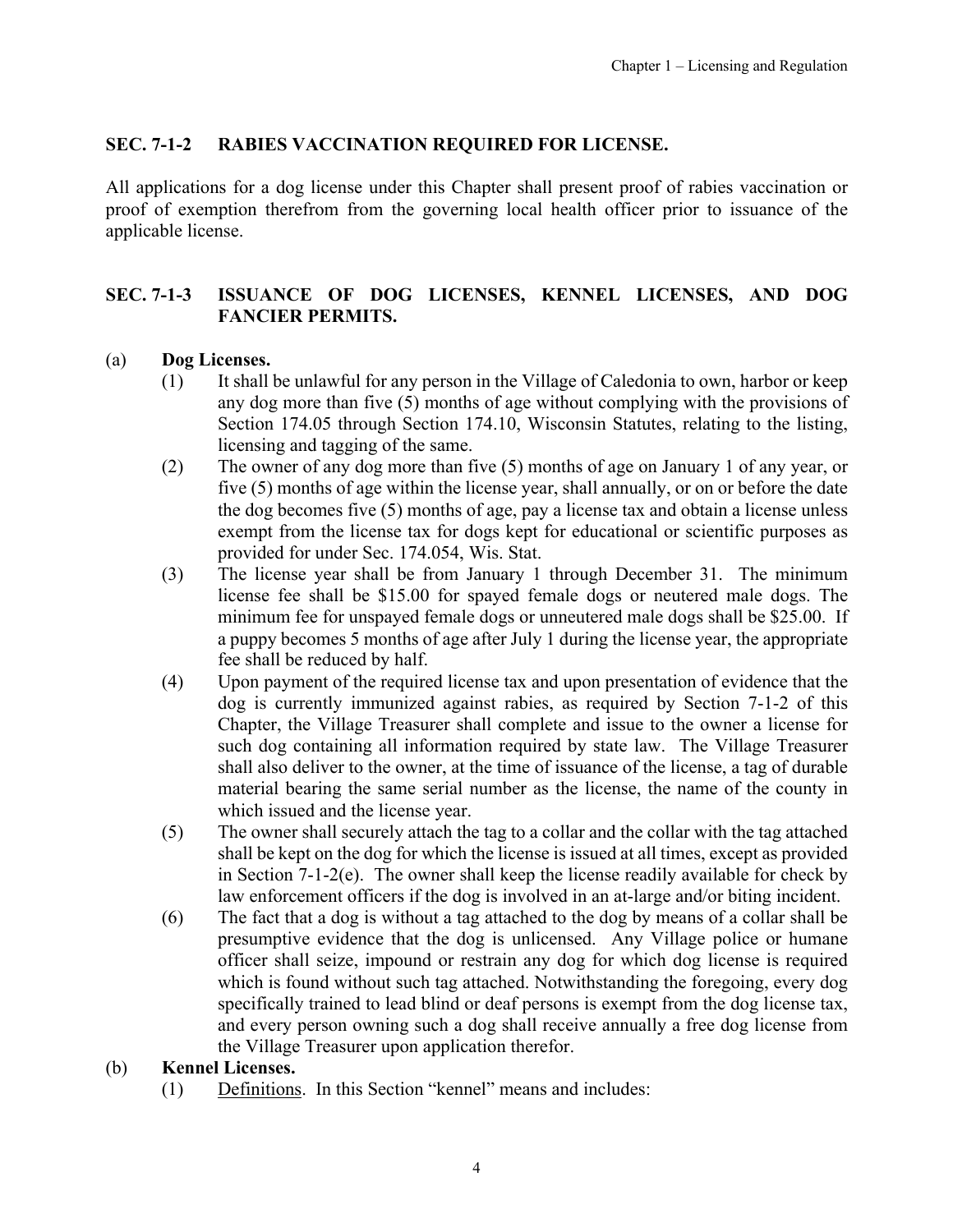- a. *Noncommercial Kennel*. Any person or not for profit entity that keeps, maintains, harbors, or possesses more than three (3) dogs, any of which that do not stay in a residence on the property, over five (5) months of age, regardless of whether the housing is permanent, pending adoption or becomes permanent housing if determined to be unadoptable. This term shall exclude the commercial sale and breeding of any such animals. However, the charging of a fee to covers costs for maintenance, health care, neutering and spaying shall not disqualify the person, not for profit business, or household from noncommercial kennel status.
- b. *Commercial Kennel*. A for profit entity or person engaged in offering housing for three (3) or more dogs, training and/or breeding services and/or the breeding and sale of dogs, with the exclusion of veterinary hospitals. Commercial kennels shall include the long-term boarding of dogs for racing purposes but shall not include a person who boards dogs, that are owned by others and licensed by the Village or other municipality, temporarily or for short periods of time such as a doggie daycare or a person who keeps a dog while the dog's owner is on a short-term vacation.
- c. *Humane Society*. An impoundment facility under §174.046, Wis. Stat.
- (2) Prohibited. No person shall house, keep, maintain, harbor, or possess more than 12 dogs at any one time on a property in the Village of Caledonia. No person shall operate a Noncommercial Kennel, Commercial Kennel or a Humane Society in the Village of Caledonia that houses, keeps, maintains, harbors, or possesses more than 12 dogs at any one time.
- (3) License Required. Any Noncommercial Kennel, Commercial Kennel or Humane Society shall be required to obtain a kennel license unless such entity or person has a dog fancier residence permit under Section 7-1-3(c). The license year shall run from January 1 through December 31..
- (4) Restrictions. No kennel license shall be issued to any person or entity for any residentially zoned parcel, except to those persons or entities holding a kennel license on property residentially zoned on the effective date of this ordinance, provided that all of the other provisions of this ordinance are complied with. No kennel license shall be issued that allows more than 12 dogs.
- (5) Application and Inspection. The applicant shall make application for a kennel license on a form prescribed by the Village Clerk and pay the application fee. Each application shall set forth the maximum number of dogs anticipated on the property at any one time. The property, including buildings/structures, for all new applications shall be inspected by the Village's Humane Officer and a report of such inspection shall be filed with the Village Clerk prior to public hearing. The property, including buildings/structures, for renewal applications shall be inspected on an as needed basis as determined by the Village Clerk, the Village Humane Officer and/or a Village law enforcement officer.
- (6) Public Hearing for New License. A public hearing for a new license shall be held by the Legislative and Licensing Committee to ensure that the issuance of the license is not contrary to the public's or animal's health, safety or welfare. Notice of the public hearing shall be mailed to all adjacent and abutting property owners at least seven days prior to the hearing date. The public and the adjacent and abutting property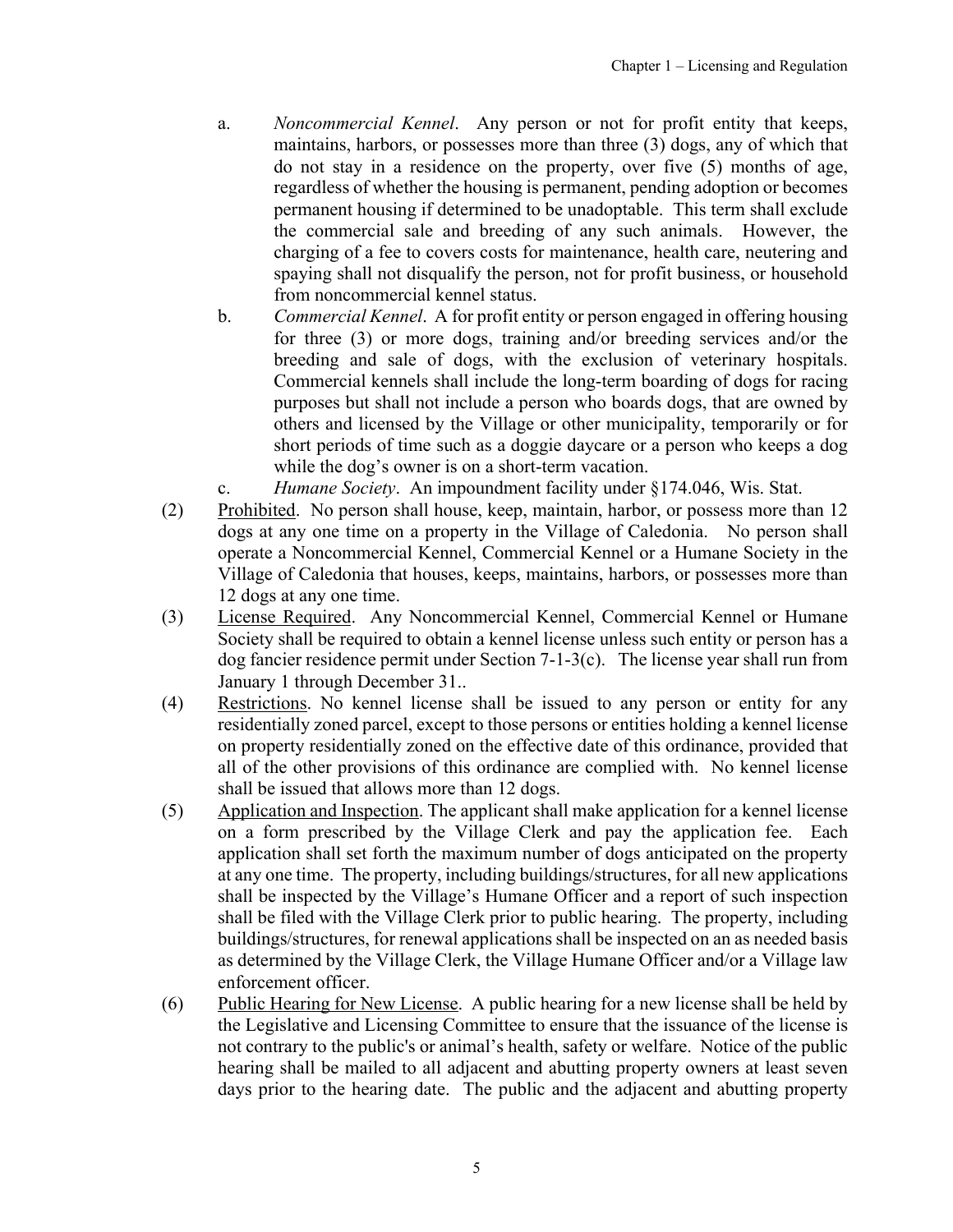owners may also submit comments in writing to the Village clerk prior to the public hearing to be included in the public hearing record.

- (7) Approval and Issuance of New Licenses.
	- a. After inspection of the premises and a public hearing, the Legislative and Licensing Committee shall make a recommendation to the Village Board on whether to approve or deny the application. Upon receipt of the recommendation, the Village Board may approve or deny the issuance of a kennel license. Any approval shall specify the maximum number of dogs allowed on the premises at any one time.
	- b. Upon presentation of evidence to the Village Clerk that all dogs over 5 months of age are currently immunized against rabies, the Village Clerk shall issue an approved kennel license and a number of kennel tags equal to the number of dogs authorized to be kept in the kennel.
- (8) Approval and Issuance of Renewal Licenses.
	- a. All premises for renewal applications are subject to inspection by the Village Humane Officer and/or a Village law enforcement officer.
	- b. The renewal application of each kennel license shall be reviewed by the Village Clerk for compliance with the ordinance. The license may be issued by the Village Clerk if there have been no complaints verified by the Village Humane Officer and the premises passes inspection as determined by the Village's Humane Officer. If there have been verified complaints or a failed inspection, the renewal application shall be reviewed by the Legislative and Licensing Committee and the Committee shall determine whether to approve the renewal license. Any approval shall specify the maximum number of dogs allowed on the premises at any one time.
	- c. Upon presentation of evidence to the Village Clerk that all dogs over 5 months of age are currently immunized against rabies, the Village Clerk shall issue an approved kennel license and a number of tags equal to the number of dogs authorized to be kept in the kennel.
- $(9)$  Fees. At the time of submitting an application for a kennel license, the applicant shall license tax of \$35.00 to the Village. The application fee shall include all Village administrative costs in processing the application including the costs for inspection of the premises.
- (10) License Denial or Revocation. In the event of complaints regarding a current kennel license or a refusal to allow an inspection, the Legislative and Licensing Committee may review and discuss the license at a public meeting and take appropriate action up to, and including the revocation of the license. Prior to revoking a license under this section, the Legislative and Licensing Committee shall holding a public hearing on the proposed revocation. The Village may deny, refuse to renew, or revoke any license if the applicant or licensee is not fit, qualified, or equipped to conduct the activity for which the license is required, has violated or failed to obey any applicable law, order, ordinance or regulation, has refused inspection, or has misrepresented or intentionally failed to disclose a material fact in applying for the license.
- (11) Tags Required. The owner or keeper of a kennel shall, at all times, keep a kennel license tag attached to the collar of each dog over five (5) months old. All tags, including a rabies vaccination tag, shall remain on each dog at all times.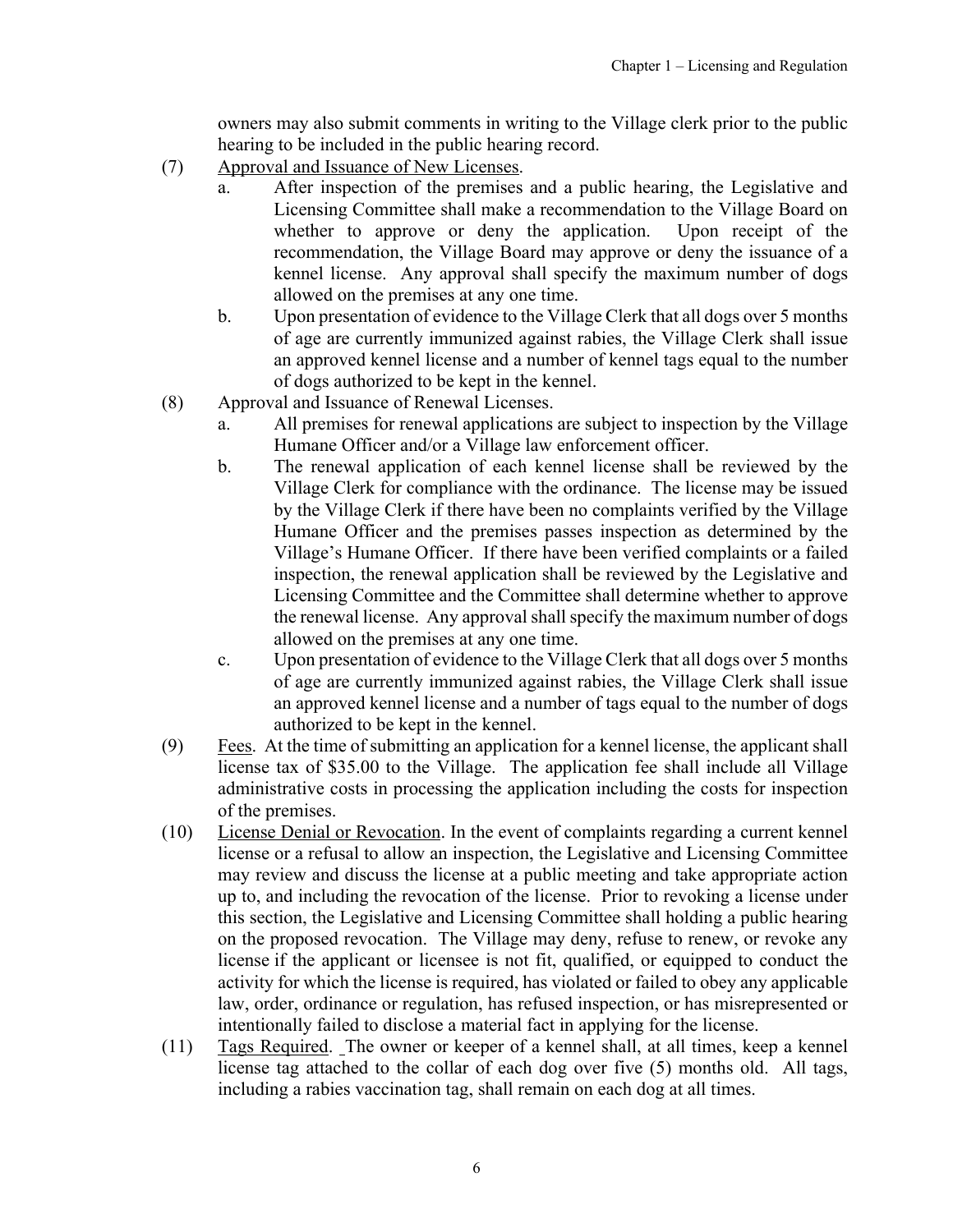- (12) Transfer of Tags. Kennel tags may be transferred from one dog to another within the kennel whenever any dog is removed from the kennel, however, the rabies vaccination tag or substitute tag as well as the dog specific Village license under Section 7-1-3(a) shall remain attached to the dog for which it is issued at all times except on a show dog during competition.
- (13) Strays. No dog bearing a kennel tag shall be permitted to stray or to be taken anywhere outside the limits of the property unless the dog is on a leash, or on a temporary basis for the purposes of hunting, breeding, trial, training, or competition.
- (14) Standards. Kennels shall be operated in accordance with the following requirements:

# a. **Animal Care, Treatment and Disposal**.

- 1. All animals shall be maintained in a healthy condition or, if ill, shall be given appropriate treatment immediately.
- 2. Each animal shall be observed daily by the animal caretaker in charge or by someone under his direct supervision.
- 3. Deceased animals shall be removed from the licensed premises within twelve (12) hours for reduction in a pathological incinerator, or for other proper disposal. They shall not be buried within the boundaries of the Village of Caledonia in any case.
- b. **Animal Facilities**. All animals shall be kept in a way that has benefit of sufficient ventilation, sufficient heat during the winter and shade during the summer. In general, conditions shall be maintained that are conducive to the preservation of good health. The quarters in which the animals are kept shall be maintained in a clean condition and in a good state of repair in accordance with the following requirements:

## 1. **Facilities, Indoor**.

- a. *Heating.* Indoor housing facilities for animals shall be sufficiently heated when necessary to protect the animals from cold, and to provide for their health and comfort.
- b. *Ventilation.* Indoor housing facilities for animals shall be adequately ventilated to provide for the health and comfort of the animals at all times. Such facilities shall be provided with fresh air either by means of windows, doors, vents or air conditioning and shall be ventilated so as to minimize drafts, odors and moisture condensation.
- c. *Lighting.* Indoor housing facilities for animals shall have ample light, by natural or artificial means, or both, of good quality and well distributed. Primary enclosures shall be so placed as to protect the animals from excessive illumination.
- d. *Interior Surfaces.* The interior building surfaces of indoor housing facilities shall be constructed and maintained so that they are impervious to moisture and may be readily sanitized.
- e. *Drainage.* A suitable method shall be provided to rapidly eliminate excess water from indoor housing facilities. If closed drainage systems are used, they shall be equipped with traps and so installed as to prevent any backup of sew- age onto the floor of the room.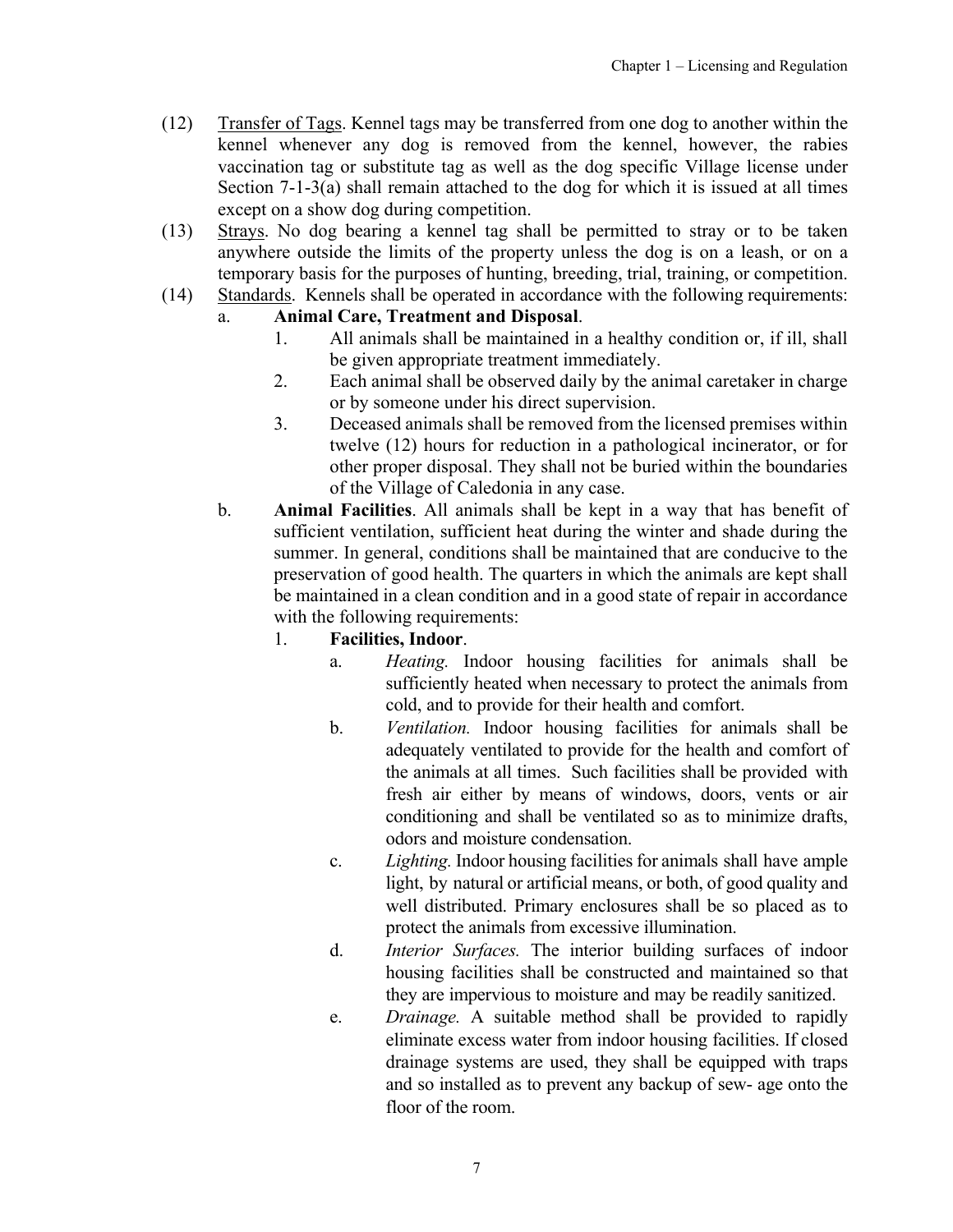# 2. **Facilities, Outdoor**.

- a. *Shelter From Sunlight.* When sunlight is likely to cause overheating or discomfort, sufficient shade shall be provided to allow all animals kept outdoors to protect themselves from the direct rays of the sun.
- b. *Shelter From Rain or Snow.* Animals kept outdoors shall be provided with access to shelter to allow them to remain dry during rain or snow.
- c. *Shelter From Cold Weather.* Shelter shall be provided for all animals kept outdoors when the atmospheric temperature falls below fifty degrees Fahrenheit  $(50^{\circ}F)$ . Sufficient clean bedding material or other means of protection from the weather elements shall be provided when the ambient temperature falls below that temperature to which the animals are acclimated.
- d. *Drainage.* A suitable method shall be provided to rapidly eliminate excess water.
- 3. **Primary Enclosures**. All primary enclosures for animals shall conform to the following requirements: Primary enclosures shall be: structurally sound and maintained in good repair to protect the animals from injury, to contain them, and to keep predators out; constructed and maintained so as to enable the animals to remain dry and clean; constructed and maintained so that the animals contained therein have convenient access to clean food and water as required in this Subsection; and the floors of the primary enclosures shall be constructed so as to protect the animals' feet and legs from injury.
- 4. **Space Requirements**. Primary enclosures shall be constructed and maintained so as to provide sufficient space to allow each dog to turn about freely and to easily stand, sit and lie in a comfortable normal position.
- 5. **Dog Houses With Chains**. If dog houses with chains are used as primary enclosures for dogs kept outdoors, the chains used shall be so placed or attached that they cannot become entangled with the chains of other dogs or any other objects. Such chains shall be of a type commonly used for the size dog involved and shall be attached to the dog by means of a well-fitted collar. Such chains shall be at least three (3) times the length of the dog as measured from the tip of its nose to the base of its tail and shall allow the dog convenient access to the dog house.

# 6. **Sanitation**.

- a. Primary enclosures for animals shall be sanitized often enough to prevent an accumulation of debris or excreta, or a disease hazard; provided, however, that such enclosures shall be sanitized at least once every two (2) weeks.
- b. Housekeeping premises (buildings and grounds) shall be kept clean and in good repair in order to protect the animals from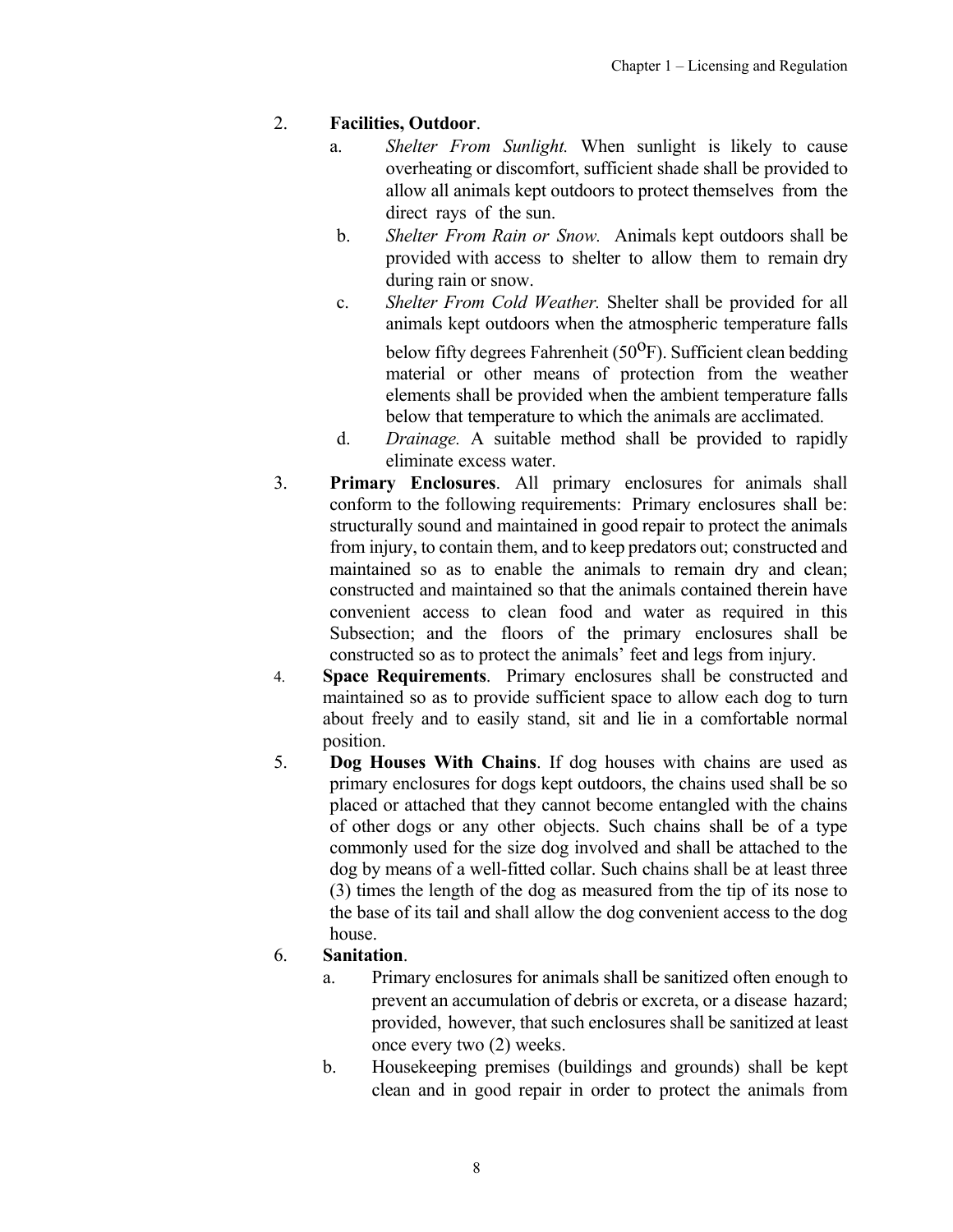injury. Premises shall remain free of accumulations of trash, and excreta removed from pens or other enclosures shall be stored in tightly covered metal containers until final disposal if sanitary sewers or sewerage treatment facilities are not available on the premises.

- c. Food supplies shall be stored in rodent-proof containers, and food and water containers shall be kept clean.
- d. Yards, pens, premises and animals shall be kept free of insect infestations.
- e. No odor nuisances shall be permitted.

### 7. **Feeding and Watering.**

- a. *Feeding.* Animals shall be fed at least once each day except as otherwise might be required to provide adequate veterinary care. The food shall be free from contamination, wholesome, palatable and of sufficient quantity and nutritive value to meet the normal daily requirements for the condition and size of the animal, and must be made available in suitable containers.
- b. *Watering.* Potable water shall be kept available at all times for all animals. Watering dishes or receptacles shall be kept clean and shall be sanitized at least once each week.
- 8. **Operator**. There shall be daily supervision on the premises.
- 9. **Dogs to Be Immunized Against Rabies**. No kennel operator shall sell or offer for sale any dog six (6) or more months old unless the dog has been vaccinated against rabies by use of an approved live, attenuated rabies virus vaccine administered by a licensed veterinarian unless such dog is exempt from vaccination as provided in Section 7-1- 2. A certificate of vaccination identifying the dog, including its approximate age, date of vaccination, and signed by the vaccinating veterinarian shall be given the purchaser at the time the sale is made.
- 10. **Record of Transfer**. A record of transfer shall be kept for each animal held for transfer, sale, or sold at the kennel establishment, setting forth the date and source of acquisition date of rabies vaccination, the date of transfer, sale, and the name and address of the purchaser. Such records shall be maintained for at least two (2) years following the date of transfer or sale of each dog and such records shall be open to inspection by the Village Humane Officer at all reasonable times.
- 11. **Undomesticated Animals**. No wild (undomesticated) animal, or wilddomestic animal mix, shall be kept in or sold at a licensed kennel property.
- 12. **Statutory Provisions**. Full compliance with provisions of the Wisconsin Statutes shall be mandatory. To the extent a provision of the Wisconsin Statutes conflicts with this ordinance or requires a higher standard of care, the Wisconsin Statute shall apply.
- (15) Conditions of License. The Village may issue any license conditioned upon relevant circumstances or acts. If a license is conditioned upon compliance within a specified period and the condition is not met within the specified period, the license is void.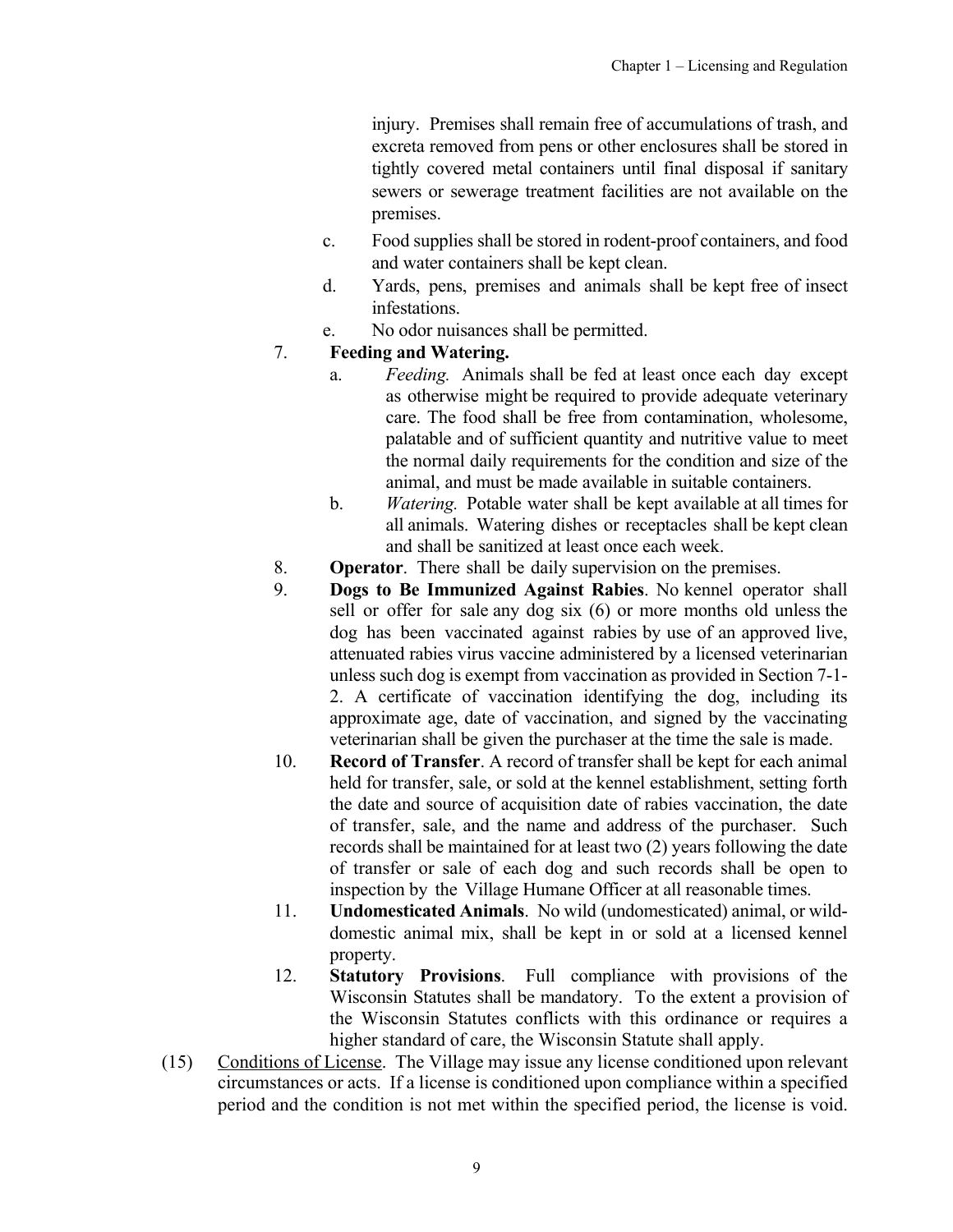All licensed premises are subject to inspection at all reasonable times by the Village's Humane Officer and/or law enforcement officer. All licenses shall be subject to compliance with all applicable regulations under Ch. 1 of Title 7 of the Village of Caledonia Code of Ordinance and any other applicable ordinance.

- (16) Reinspection. If there is verified noncompliance with the Village ordinance, the permit holder shall be charged a fee of \$200.00 for each reinspection of the property. The fee shall be billed to the permit holder and shall be paid within thirty (30) days. A failure to pay the fee may result in a special charge against the real estate in accordance with Sec. 66.0627, Wis. Stat., and/or a denial of a renewal of the permit for the next permit year.
- (17) Effective Date. The effective date of this revised ordinance is November 15, 2014.

State Law Reference: See 1.74.053, Wis. Stats.

## (c) **Dog Fancier Permit.**

- (1) Permit Required.
	- a. Any person who resides on a parcel of land with an area of at least one acre but not more than three acres, may apply for a dog fancier permit to allow such person to provide shelter for up to five dogs on such parcel at any one time.
	- b. Any person who resides on a parcel of land with an area in excess of three acres may apply for a dog fancier permit to allow such person to provide permanent shelter for up to seven dogs on such parcel at any one time.
	- c. Only one such permit per parcel may be issued.
	- d. Permits issued under this subsection shall require that the dogs be kept and sheltered in the residence on the parcel. For purposes of this subsection, sheltered shall mean that the dogs are housed overnight in the residence on the property.
- (2) Application and Inspection. The applicant shall make an application for a dog fancier permit on a form prescribed by the Village Clerk. Dogs proposed to be kept on the property shall be identified on the application. The property for all new and renewal applications shall be inspected from time-to-time, on an as needed basis as determined by the Village Clerk and/or Village Humane Officer. By making an application, applicant agrees that the Village has the right to inspect the premises at reasonable times. The premises for renewal applications shall be inspected on an as needed basis as determined by the Village Clerk and/or the Village Humane Officer.
- (3) Review. An application for a new dog fancier permit shall be reviewed by the Legislative and Licensing Committee of the Village Board to ensure that the issuance of the permit is not contrary to the public's and animals' health, safety or welfare.
- (4) Approval and Issuance of New Permit.
	- a. Upon the recommendation of the Legislative and Licensing Committee and after inspection by the Village Humane Officer, the Village Board may approve the issuance of a dog fancier permit upon the condition that applicant agrees to inspection by the Village Humane Officer and/or Village law enforcement officers at reasonable times and upon reasonable notice to ensure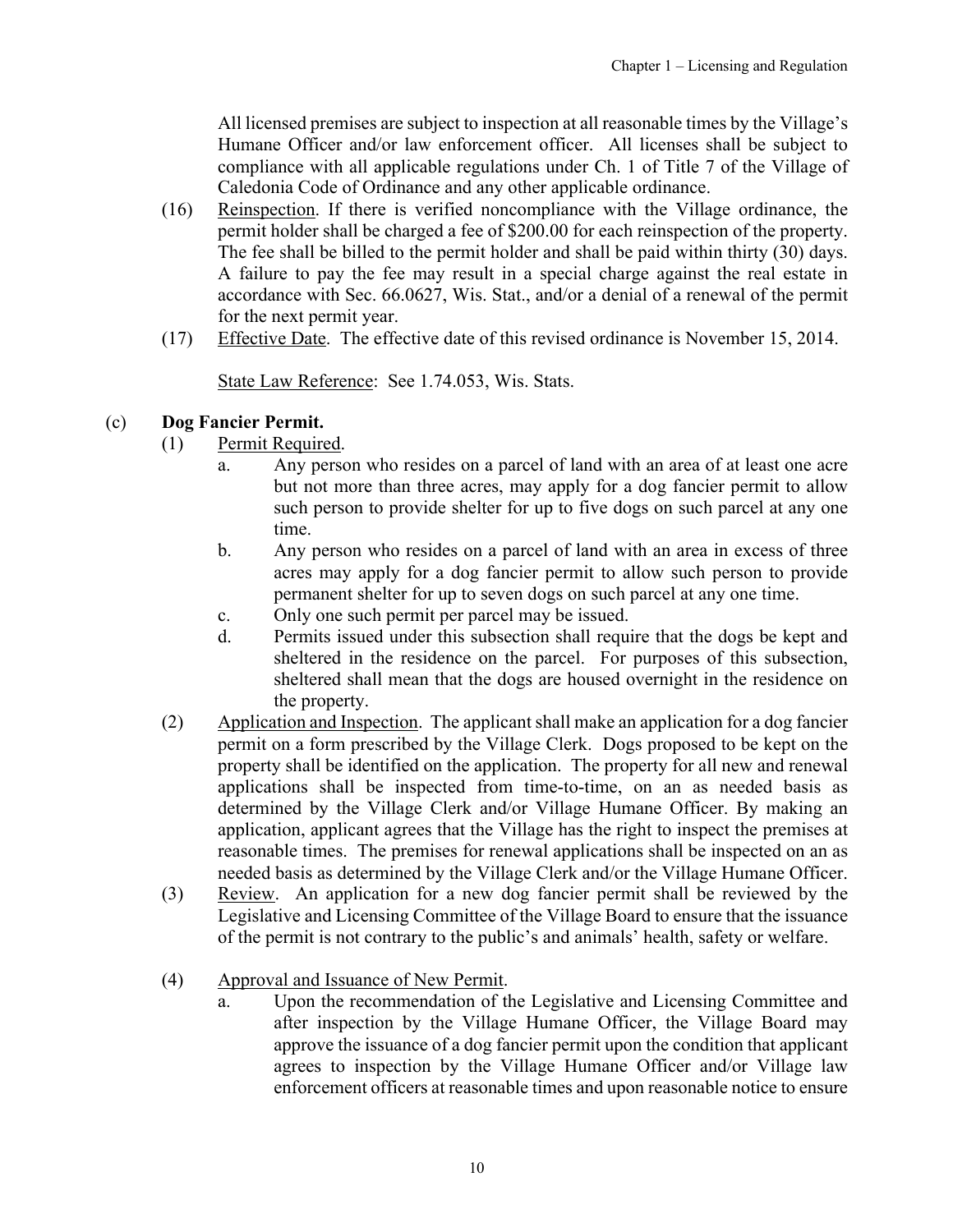compliance with the Village Code of Ordinances and any other such conditions as it deems appropriate.

- b. Upon approval by the Village Board and presentation of evidence to the Village Clerk that each dog permanently residing on the property is properly licensed under Section 7-1-3(a), the Village Clerk shall issue a dog fancier permit. Any dog kept on the property for more than ten (10) days in a permit year shall obtain a license under Section 7-1-3(a) of this Chapter unless proof of a valid license issued by another municipality is provided upon request by the Village.
- c. All dog fancier permits, whether new or renewed, shall be subject to compliance with all applicable provisions of this Code.
- d. The permit year shall be from January 1st through December 31st. However, a new permit issued after September 30th of any given year shall be good through December 31st of the next calendar year.
- e. The permit shall specify the total number of dogs allowed on the property.
- (5) Renewal.
	- a. Dog fancier permits shall be renewed annually.
	- b. The renewal application for each dog fancier permit shall be reviewed by the Village Clerk. Upon confirmation of compliance with Village ordinance, verification of no complaints in the prior permit year, and verification that there are no inspection fees owed, the Village Clerk may issue a renewal permit after payment of the permit fee. The property may be inspected prior to renewal as determined by the Village Clerk, Village Humane Officer and/or Village law enforcement officers. If there have been verified complaints, the renewal application shall be reviewed by the Legislative and Licensing Committee and the Committee shall determine whether to approve the renewal permit and if approved upon what conditions to address any prior complaints.
- (6) Amendment to Permit. The Village Clerk may issue an amended dog fancier permit if the holder of the permit requests to delete and/or add a dog to the permit, provided the number of dogs does not exceed the total allowed by the permit and provided evidence is presented to the Village Clerk to show that any dogs to be added to the permit are properly licensed under Subsection (a).
- (7) Application Fee. Applicants for any dog fancier permit shall pay a license tax of \$35.00 to the Village. This fee shall pay for Village administrative costs including the cost of inspection (both initial and from time-to-time, except for reinspections when there is a noncompliance).
- (8) Revocation. In the event there are complaints regarding a current dog fancier permit or there is a refusal to allow inspection, the Legislative and Licensing Committee may schedule a review or public hearing on the matter to take appropriate action up to and including revocation of the permit. Prior to revocation, a public hearing shall be held by the Legislative and Licensing Committee.
- (9) Adequate Housing and Care Required. A holder of a dog fancier permit shall provide adequate housing and care for the animals.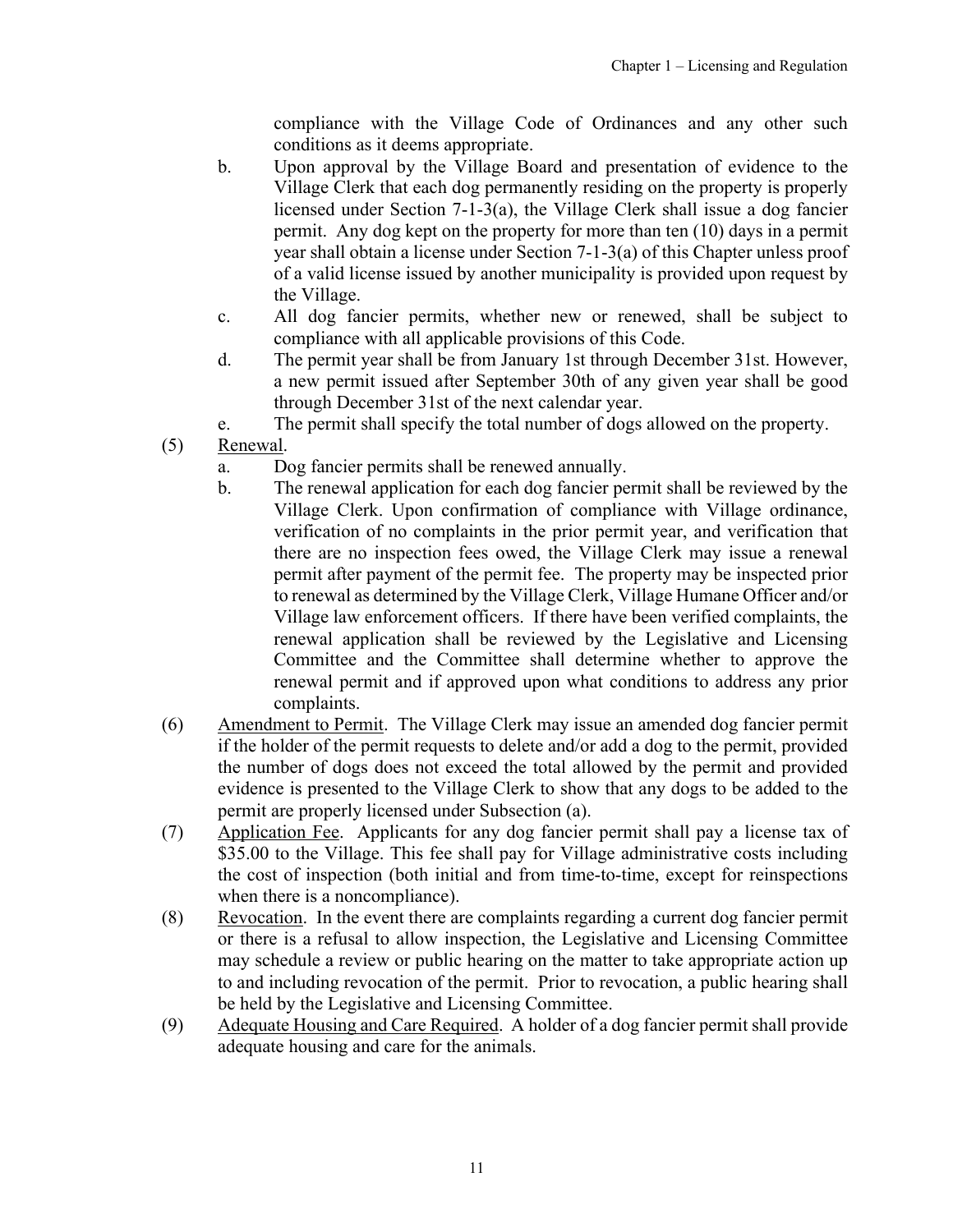- <span id="page-11-0"></span>(10) Miscellaneous.
	- a. A dog fancier permit may not be issued to a person for a parcel of land on which a multiple-family dwelling unit is present.
	- b. A person owning multiple, adjacent parcels of land where only one such parcel has a residence upon it may combine the acreage of such adjacent parcels for purposes of this Subsection.
	- c. A dog fancier permit may not be issued to a person for a parcel of land upon which no dwelling unit has been constructed.
	- d. No dog fancier permit shall be required of any person on a parcel zoned residential currently holding a kennel license, provided that the kennel license is continuously maintained and provided that the holder complies with all of the other provisions of this Code.
	- e. Reinspection. If there is verified noncompliance with the Village ordinance, the permit holder shall be charged a fee of \$100.00 for each reinspection of the property. The fee shall be billed to the permit holder and shall be paid within thirty (30) days. A failure to pay the fee may result in a special charge against the real estate in accordance with Sec. 66.0627, Wis. Stat., and/or a denial of a renewal of the permit for the next permit year.
	- f. Grandfathering. Any person issued a permit under this subsection that has a permit for the year 2014 and houses dogs overnight in a location other than the residence, may continue to house their dogs in such location and shall be entitled to receive a permit under this subsection. If such location on the property changes or such location is determined to be detrimental to the health and welfare of the dogs as determined by the Village's Humane Officer, the permit holder shall be required to house the dogs overnight in the residence.
	- g. Effective Date. The effective date of this ordinance shall be November 15, 2014.

# **SEC. 7-1-4 LATE FEES.**

The Village Treasurer shall assess and collect a statutory late fee of Five Dollars (\$5.00) from every owner of a dog five ( 5) months of age or over if the owner failed to obtain a license prior to April 1st of each year, or within thirty (30) days of acquiring ownership of a licensable dog or if the owner failed to obtain a license on or before the dog reached licensable age.

# **SEC. 7-1-5 RABIES QUARANTINE.**

Dogs, Cats and Ferrets shall be quarantined for rabies as provided for in Section 17-1-3 of the Code of Ordinances for the Village of Caledonia. Cross-Reference: Section 7-1-9.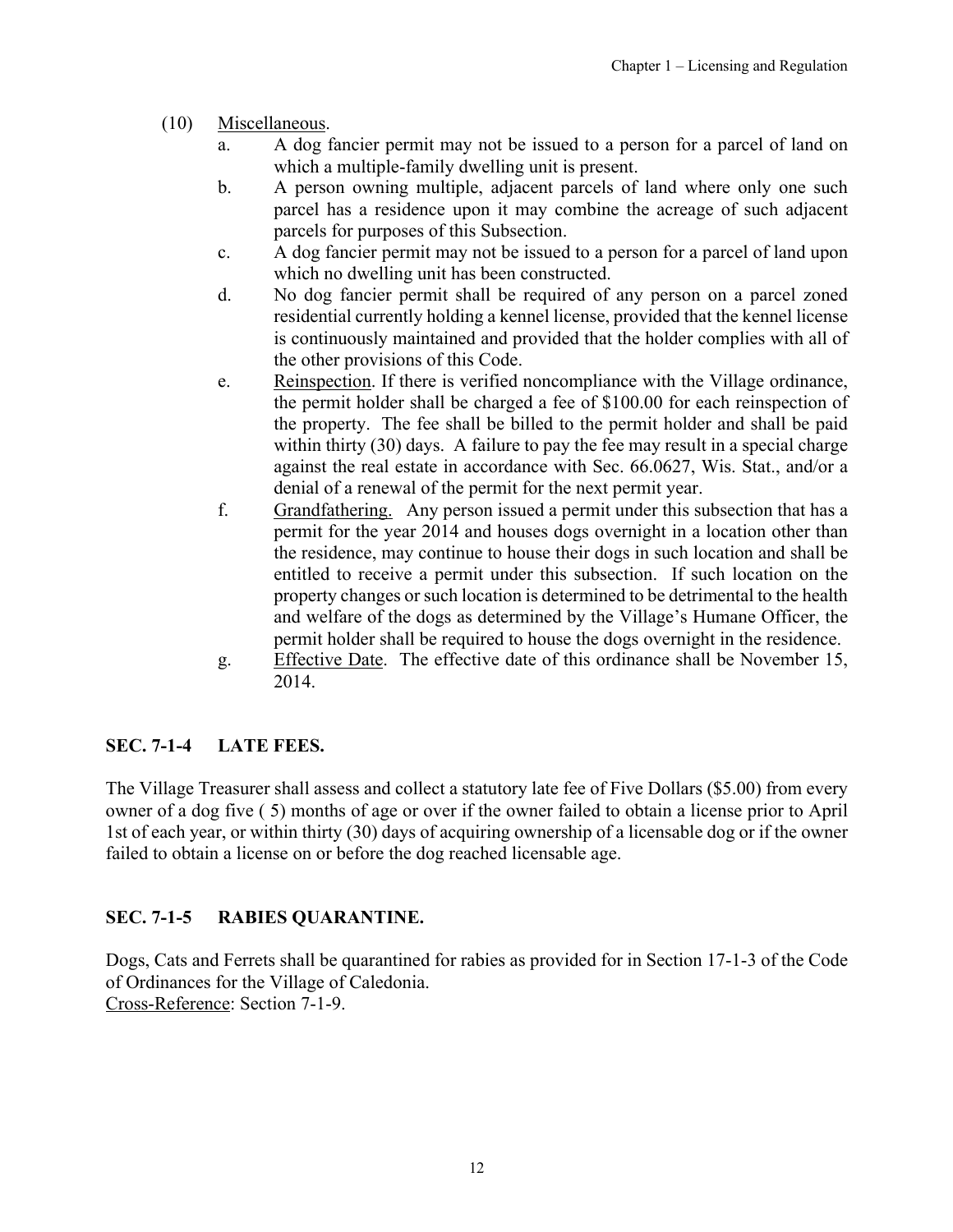# <span id="page-12-0"></span>**SEC. 7-1-6 RESTRICTIONS ON KEEPING OF DOGS, CATS, FOWL AND OTHER ANIMALS.**

- (a) **Restrictions.** It shall be unlawful for any person within the Village of Caledonia to own, harbor or keep any dog or cat which:
	- (1) Habitually pursues any vehicle upon any public street, alley or highway in the Village.
	- (2) Assaults or attacks any person as described in Subsection (b) or destroys property.
	- (3) Is at large within the limits of the Village.
	- (4) Habitually barks or howls to the annoyance of any person or persons. (See Section 7- 1-12.)
	- (5) Kills, wounds or worries any domestic animal.
	- (6) Is known by such person to be infected with rabies or to have been bitten by an animal known to have been infected with rabies.
	- (7) In the case of a dog, is unlicensed.

# (b) **Viscous Dogs and Animals.**

- (1) No viscous dog shall be allowed off the premises of its owner unless muzzled or on a leash in charge of the owner or a member of the owner's immediate family over sixteen (16) years of age. For purposes of enforcing this Section, a dog shall be deemed as being of a viscous disposition if, within any twelve (12) month period it bites or inflicts serious injury to one (1) person in unprovoked circumstances off the owner's premises or when a propensity to attack or bite humans shall exist. No owner of a vicious dog shall allow it to be off the premises of its owner. Any vicious dog which is found off the premises of its owner other than as hereinabove provided may be seized by any person and, upon delivery to the proper authorities, may, upon establishment to the satisfaction a court of competent jurisdiction of the vicious character of said dog, by testimony under oath reduced to writing, be killed by the police authorities.
- (2) No person shall harbor or permit to remain on his premises any animal that is habitually inclined toward attacking persons or animals, destroying property, barking excessively or making excessive noises or running after automobiles.
- (c) **Dogs Running at Large.** It shall be unlawful for the owner or keeper of any dog to permit or suffer such dog to be at large, which shall mean that it is off the premises of its owner or keeper and upon any public street or alley, any school ground, any public park or upon any other public or private property without the permission of the owner of the property, provided, however, a dog shall not be deemed to be at large if:
	- $(1)$  It is attached to a leash not more than ten  $(10)$  feet in length which is of sufficient strength to restrain it, and the leash is held by a person competent to govern it of at least ten (10) years of age and prevent it from annoying or worrying pedestrians or trespassing on private property or trespassing on public properly where dogs are forbidden; or
	- (2) It is properly restrained within a motor vehicle.
- (d) **Owner's Liability for Damage Caused by Dog; Penalties.** The provisions of Sec. 174.02, Wis. Stats., relating to the owner s liability for damage caused by dogs together with the penalties therein set forth are hereby adopted and incorporated herein by reference.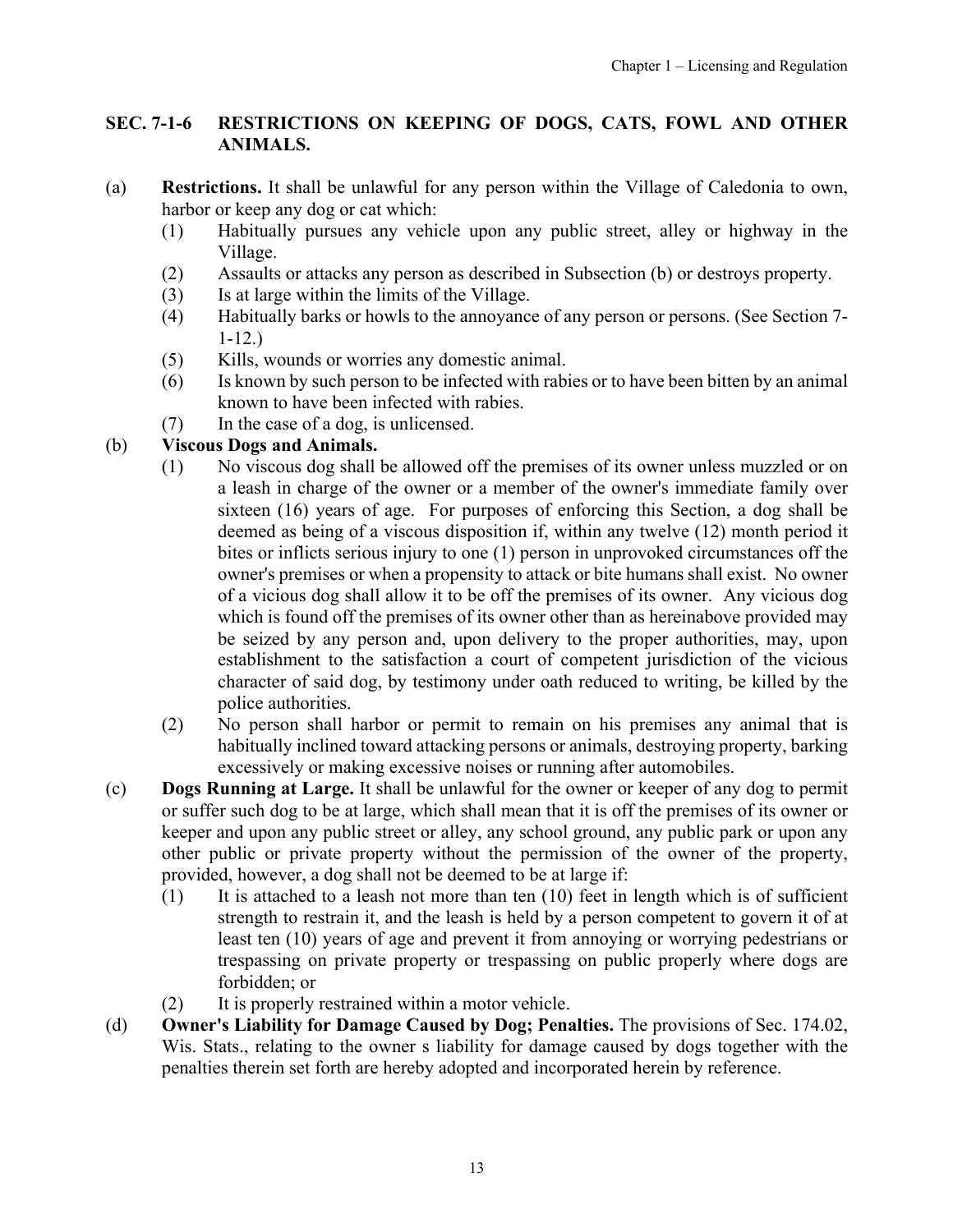# <span id="page-13-0"></span>**SEC. 7-1-7 IMPOUNDMENT OF ANIMALS.**

### (a) **Animal Control Agency.**

- (1) The Village of Caledonia may contract with or enter into an agreement with such person, persons, organization or corporation to provide for the operation of an animal shelter, impoundment of stray animals, confinement of certain animals, disposition of impoundment animals and for assisting in the administration of rabies vaccination programs.
- (2) The Village of Caledonia does hereby delegate any such animal control agency the authority to act pursuant to the provisions of this Section.
- (b) **Impounding of Animals.** In addition to any penalty hereinafter provided for a violation of this Chapter, any police or animal control officer may impound any dog, cat or other animal which habitually pursues any vehicle upon any street, alley or highway of the Village, assaults or attacks any person, is at large within the Village, habitually barks, cries or howls, kills, wounds or worries any domestic animal or is infected with rabies. In order for an animal to be impounded, the impounding officer must see or hear the violation of this Section or have in his possession a signed statement of a complaining witness made under oath alleging the facts regarding the violation and containing an agreement to reimburse the Village for any damages it sustains for improper or illegal seizure.
- (c) **Claiming Animal; Disposal of Unclaimed Animals.** After seizure of animals under this Section by a law enforcement or animal control officer, the animal shall be impounded. The officer shall notify the owner, personally or through the U.S. Mail, if such owner be known to the officer or can be ascertained, with reasonable effort, but if such owner be unknown or unascertainable, the officer shall post written notice in three (3) public places in the Village, giving a description of the animal, stating where it is impounded and the conditions for its release, after the officer has taken such animal into his possession. If within seven (7) days after such notice the owner does not claim such animal, the officer may dispose of the animal in a proper and humane manner; provided, if an animal before being impounded has bitten a person, the animal shall be retained in the Animal Shelter ten (10) days for observation purposes. Within such times, the owner may reclaim the animal upon payment of impoundment fees, such fees to be established by resolution of the Village Board. In the alternative, animal control or humane agencies serving the Village may provide notice pursuant to their operating procedures and state law. No animal shall be released from the pound without being properly licensed if so required by state law or Village Ordinance.
- (d) **Sale of Impounded Animals.** If the owner doesn't reclaim the animal within seven (7) days, the animal warden may sell the animal to any willing buyer.
- (e) **Village Not Liable for Impounding Animals.** The Village and/or its animal control agency shall not be liable for the death of any animal which has been impounded or disposed of pursuant to this Section.

# **SEC. 7-1-8 DOGS AND CATS RESTRICTED ON CEMETERIES AND OTHER GROUNDS.**

No dog or cat shall be permitted in any public cemetery. Every dog specially trained to lead blind persons shall be exempt from this Section. No person shall walk a dog or permit any dog to be on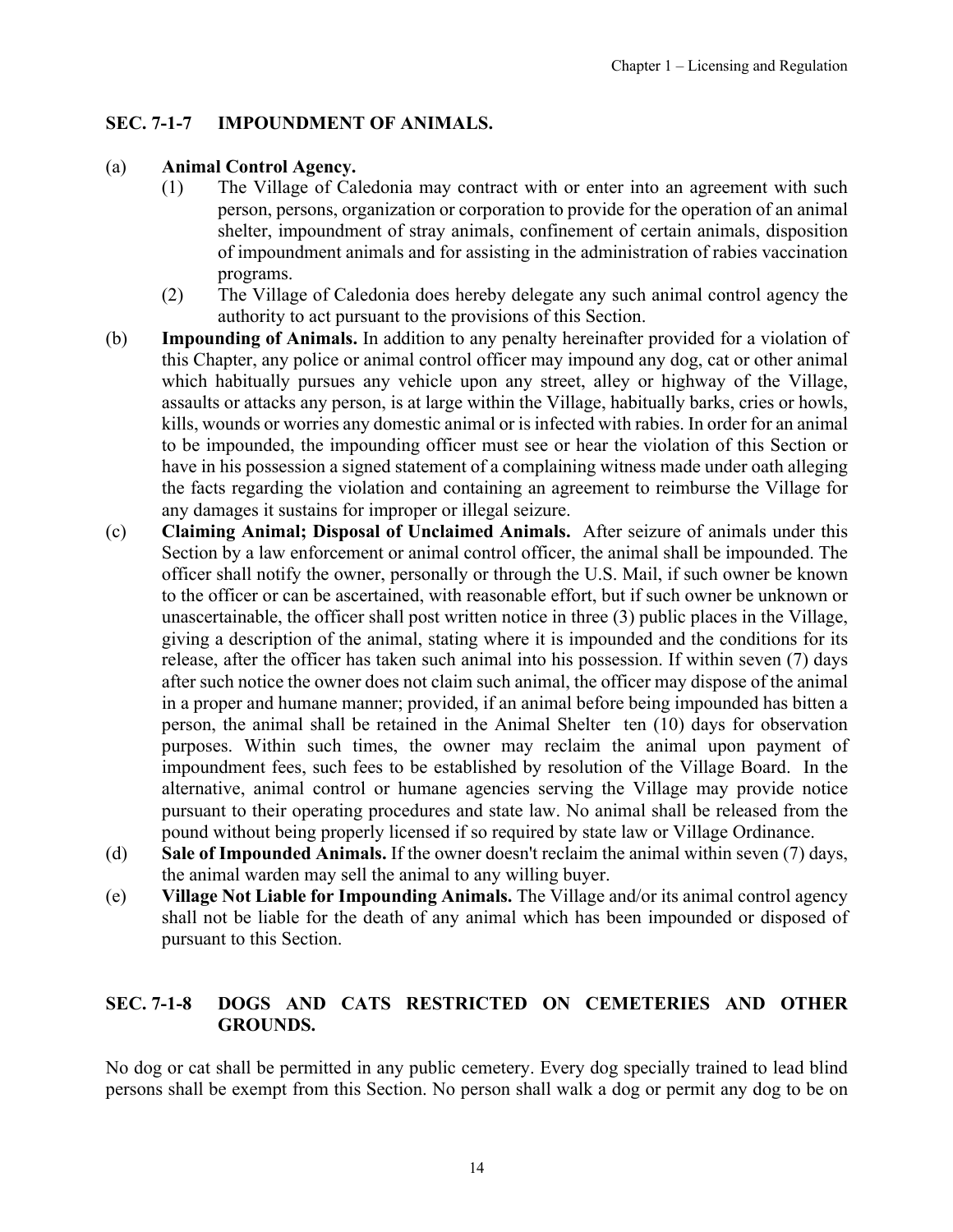<span id="page-14-0"></span>public or private school grounds unless express permission from those in control of the school grounds has been secured.

# **SEC. 7-1-9 DUTY OF OWNER IN CASES OF DOG OR CAT BITE.**

Every owner or person harboring or keeping a dog or cat who knows that such dog or cat has bitten any person shall immediately report such fact to the Police Department and shall keep such dog or cat confined pursuant to the requirements of Section 7-1-5. The owner or keeper of any such dog or cat shall surrender the dog or cat to a law enforcement or humane officer upon demand for examination.

# **SEC. 7-1-10 ANIMAL FECES.**

- (a) **Public and private property.** It shall be unlawful for any person in immediate control of any Licensable or Permittable Animal or Fowl to permit fecal matter which is deposited by such Licensable or Permittable Animal or Fowl while off of its own premises to remain on any street, alley, sidewalk, lawn, field or any public property, and it shall be solely the responsibility of the person in control of such Licensable or Permittable Animal or Fowl to immediately, after deposit, remove all fecal matter and dispose of the same. Any person owning or having control of a Licensable or Permittable Animal or Fowl on any property, public or private, which is not owned or occupied by such person shall promptly remove excrement left by such Licensable or Permittable Animal or Fowl and place it in a proper receptacle, bury it or flush it in a toilet on property owned or occupied by such person. This Section shall not apply to a person who is visually or physically handicapped. Any person causing or permitting a Licensable or Permittable Animal or Fowl to be on any property, public or private, not owned or occupied by such person shall have in his or her immediate possession a device or object suitable for removal of excrement and a depository for the transmission of excrement to the property owned or occupied by such person.
- (b) **Complaints.** Any adult person alone or together with other adults may seek relief from Licensable or Permittable Animal or Fowl fecal matter deposits as described in Subsection (a) above by a complaint to the Police Department in the same manner and procedure as set forth in Section  $7-1-6(c)(2)$ .

## **SEC. 7-1-11 INJURY TO PROPERTY BY ANIMALS.**

It shall be unlawful for any person owning or possessing an animal, dog or cat to permit such animal, dog or cat to go upon any parkway or private lands or premises without the permission of the owner of such premises and break, bruise, tear up, crush or injure any lawn, flower bed, plant, shrub, tree or garden in any manner whatsoever, or to defecate or urinate thereon.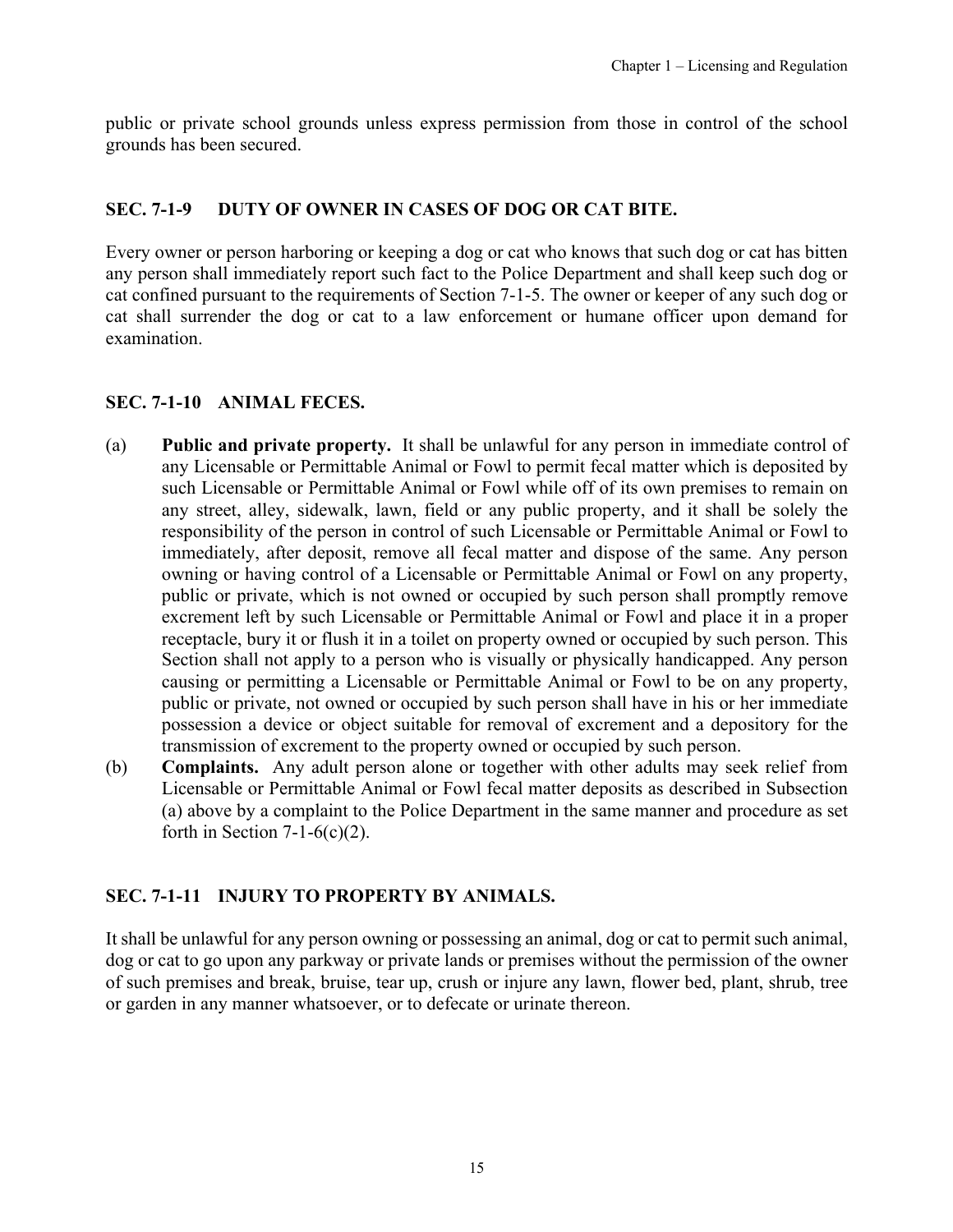# <span id="page-15-0"></span>**SEC. 7-1-12 BARKING DOGS OR CRYING CATS.**

It shall be unlawful for any person knowingly to keep or harbor any dog which habitually barks, howls or yelps, or any cat which habitually cries or howls to the great discomfort of the peace and quiet of the neighborhood or in such manner as to materially disturb or annoy persons in the neighborhood who are of ordinary sensibilities. Such dogs and cats are hereby declared to be a public nuisance. A dog, animal or cat is considered to be in violation of this Section when written complaints from two (2) or more adults are filed with the Police Department within a four (4) week period. No prosecution shall be commenced except upon the request of the Police Department, following written petition signed by two (2) or more adult persons.

### **SEC. 7-1-13 PROHIBITED AND PROTECTED ANIMALS, FOWL, REPTILES AND INSECTS.**

### (a) **Protected Animals.**

- (1) Possession and Sale of Protected Animals. It shall be unlawful for any person, firm or corporation to possess with intent to sell or offer for sale, or buy or attempt to buy, within the Village any of the following animals, alive or dead, or any part or product thereof: all wild cats of the family felidae, polar bear (thalarctos maritimus), red wolf (canis niger), vicuna (vicugna vicugna), or alligator, caiman or crocodile of the order of crocodilia, gray or timber wolf (canis lupus), sea otter (enhydra lutris), Pacific ridley turtle (lepidochelys olivacea), Atlantic green turtle (chelonia mydas), Mexican ridley turtle (lelpidochelys kempi).
- (2) Compliance with Federal Regulations. It shall be unlawful for any person, firm or corporation to buy, sell or offer for sale a native or foreign species or subspecies of mammal, bird, amphibian or reptile, or the dead body or parts thereof, which appears on the endangered species list designated by the United States Secretary of the Interior and published in the Code of Federal Regulations pursuant to the Endangered Species Act of 1969 (Public Law 135, 91st Congress).
- (3) Regulating the Importation of Certain Birds. No person, firm or corporation shall import or cause to be imported into this Village any part of the plumage, skin or dead body of any species of hawk, owl or eagle. This paragraph shall not be construed to forbid or restrict the importation or use of the plumage, skin, body or any part thereof legally collected for use by the American Indians for ceremonial purposes or in the preservation of their tribal customs and heritage.
- (b) **Exceptions.** The provisions of Subsection (a) above shall not be deemed to prevent the lawful importation, possession, purchase or sale of any species by any public agency, institute of higher learning, persons holding federal permits, or by a person holding a Scientific Collectors Permit issued by the Secretary of the Department of Natural Resources of the state, or to any person or organization licensed to present a circus. The Village Board may waive the provisions of this Section for premises with appropriate federal and state permits.
- (c) **Wild and Exotic Animals; Prohibition on Keeping.** It shall be unlawful for any person to keep, maintain or have in his possession or under his control within the Village any poisonous reptile or any other dangerous or carnivorous wild or exotic animal, insect or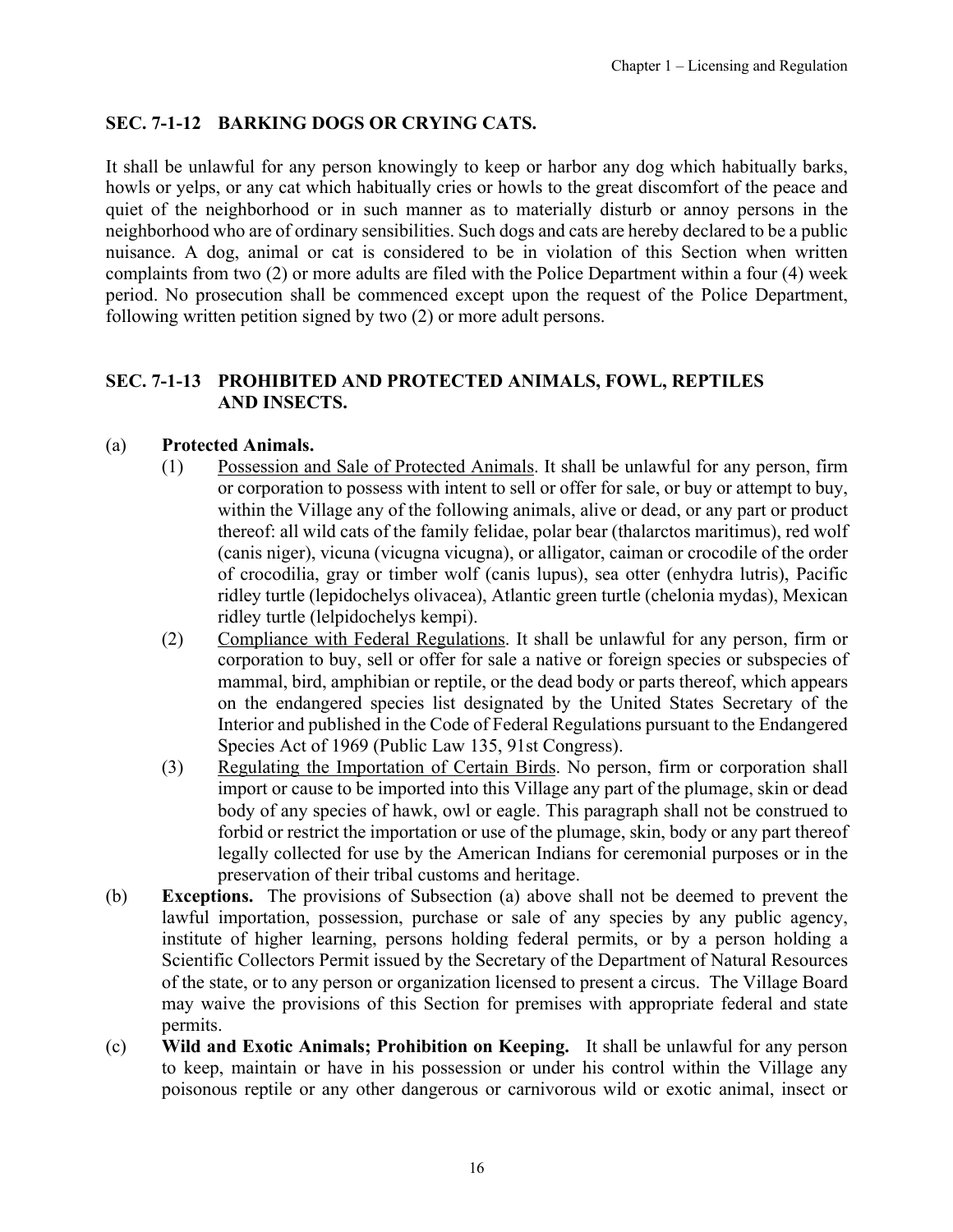reptile, or any animal with vicious or dangerous propensities. Specifically, it shall be unlawful, for any person to keep, maintain or have in his possession or under his control within the Village any of the following animals, reptiles or insects:

- (1) All poisonous animals and reptiles including rear-fang snakes.
- (2) Apes: Chimpanzees (Pan); gibbons (Hylobates); gorillas (Gorilla); orangutans (Pongo); ans siamangs (Symphalangus).
- (3) Baboons (Papoi, Mandrillus).
- (4) Bears (Ursidae).
- (5) Bison (Bison).
- (6) Cheetahs (Acinonyx jubatus).
- (7) Crocodilians (Crocodilians), including alligators, caymans and gavials.
- (8) Constrictor snakes.
- (9) Coyotes (Canis latrans).
- (10) Dangerous cats (Felidae), including but not limited to Asian golden cats (Catopuma temminckii), clouded leopards (Neofelis nebulosi), leopards (Panthera pardus), lynxes (Lynx), jaguars (Panthera onca), lions (Panthera leo), ocelots (Leopardus pardalis), Pumas (Felis concolor) also known as cougars, mountain lions and panthers, servals (Leptailurus serval), snow leopards (Panthera uncia), tigers (Panthera tigris); this section is intended to prohibit all types of felidae except for your basic commonly known domestic house cat (Felis Catus).
- (11) Deer (Cervidae) that are not farm-raised deer as that term is defined under Sec. 95.001(1)(ag), Wis. Stat*.*; includes all members of the deer family; for example, white-tailed deer, elk, antelope and moose.
- (12) Elephants (Elephas and Loxodonta).
- (13) Foxes.
- (14) Game cocks and other fighting birds.
- (15) Hippopotami (Hippopotamidae).
- (16) Hyenas (Hyaenidae).
- (17) Monkeys, old world (Cercopithecidae).
- (18) Ostriches (Struthio).
- (19) Raccoons.
- (20) Rhinoceroses (Rhinocero tidae).
- (21) Skunks.
- (22) Wolves (Canis lupus).
- (23) Poisonous insects, including tarantulas.

# (d) **Exceptions; Pet Shops.**

- (1) The prohibitions of Subsection (c) above shall not apply where the creatures are in the care, custody or control of a veterinarian for treatment; agricultural fairs; shows or projects of the 4-H Clubs; a display for judging purposes; an itinerant or transient carnival, circus or other show; dog or cat shows or trials; public or private educational institutions; zoological gardens; if:
	- a. Their location conforms to the provisions of the zoning ordinance of the Village.
	- b. All animals and animal quarters are kept in a clean and sanitary condition and so maintained as to eliminate objectionable odors.
	- c. Animals are maintained in quarters so constructed as to prevent their escape.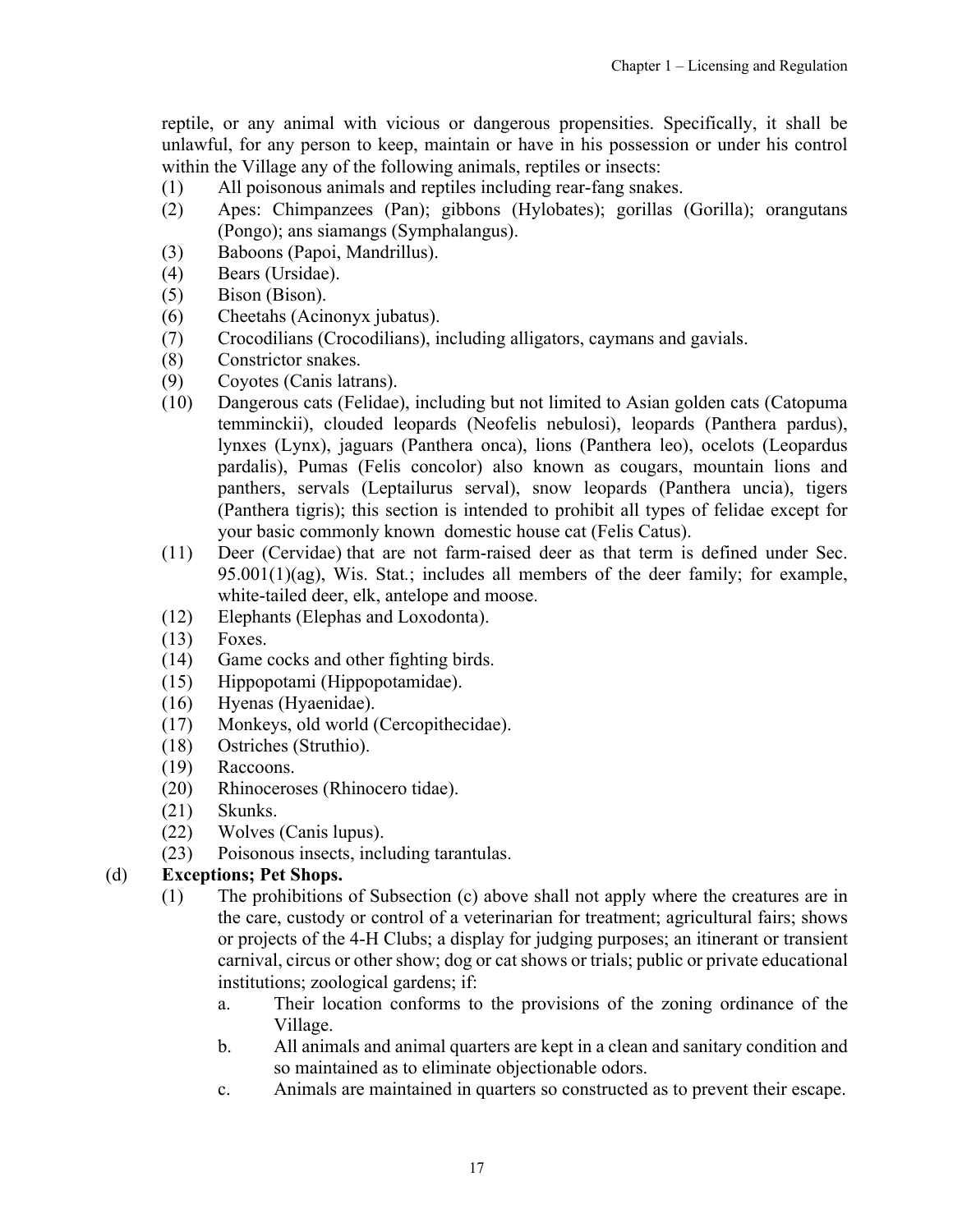- d. No person lives or resides within one hundred (100) feet of the quarters in which the animals are kept.
- (2) Guard dogs, ferrets, nonpoisonous snakes, nonconstricting snakes, rabbits and laboratory rats which have been bred in captivity and which have never known the wild shall be excluded from this Section.
- (3) Subsection (c) does not apply to basic commonly known domestic house cats (Felis Catus).

# (e) **Keeping of Livestock Restricted.**

- (1) Definition. "Livestock" means cattle, equine as that term is defined in Sec. 895.481 (1 )( a), swine, sheep, goats, farm-raised deer as that term is defined under Sec. 95.00l(l)(ag), Wis. Stat., and other such animals susceptible to use for commercial purposes, including domesticated fowl, such as chickens ( except as may be permitted under Sec. 7-1-26), turkeys, geese, ducks, guineas, or other poultry. For the purposes of determining the number of units of livestock allowed on a parcel each unit of livestock shall equal 1000 pounds worth of livestock which shall be calculated pursuant to s. NR 243.03(3) of the Wisconsin Administrative Code.
- (2) Keeping of Livestock**.**
	- a. Prohibition. It shall be unlawful for any person to keep any livestock within the Village unless otherwise permitted by this Chapter, and specifically by Sec. 7-1-26, or by the Zoning Code which has been adopted by the Village pursuant to Title 16 of this Code of Ordinances.
	- b. Exceptions.
		- 1. Agricultural Use. Livestock may be kept on any parcel zoned for agricultural use provided the area of the parcel is at least two acres. The first two acres shall contain no more than one unit of livestock. Thereafter, each additional unit of livestock shall require one additional acre of land unless otherwise allowed by the zoning code or conditional use permit.
		- 2. Residential Use. Livestock, except Chickens as that term is defined under Sec. 7-1-26, may be kept on any parcel zoned for residential use provided the area of the parcel is at least four acres and the livestock is housed more than 150 feet from every residence not on that parcel. The first two acres shall contain no more than one unit of livestock. Thereafter, each additional unit of livestock shall require one additional acre of land unless otherwise allowed by conditional use permit. The keeping of Chickens, as that term is defined under Sec. 7- 1-26, on residentially zoned parcels shall only be permitted in accordance with Sec. 7-1-26 of this Code.
		- 3. Pre-existing Uses. Livestock legally kept on a parcel prior to the adoption of this ordinance shall be allowed to remain on the parcel notwithstanding a violation of this section provided that the livestock is not determined by the Village Board to be a nuisance following a hearing on the matter if one is requested in writing by a neighbor residing on a parcel within 300 feet of the parcel where the livestock is kept.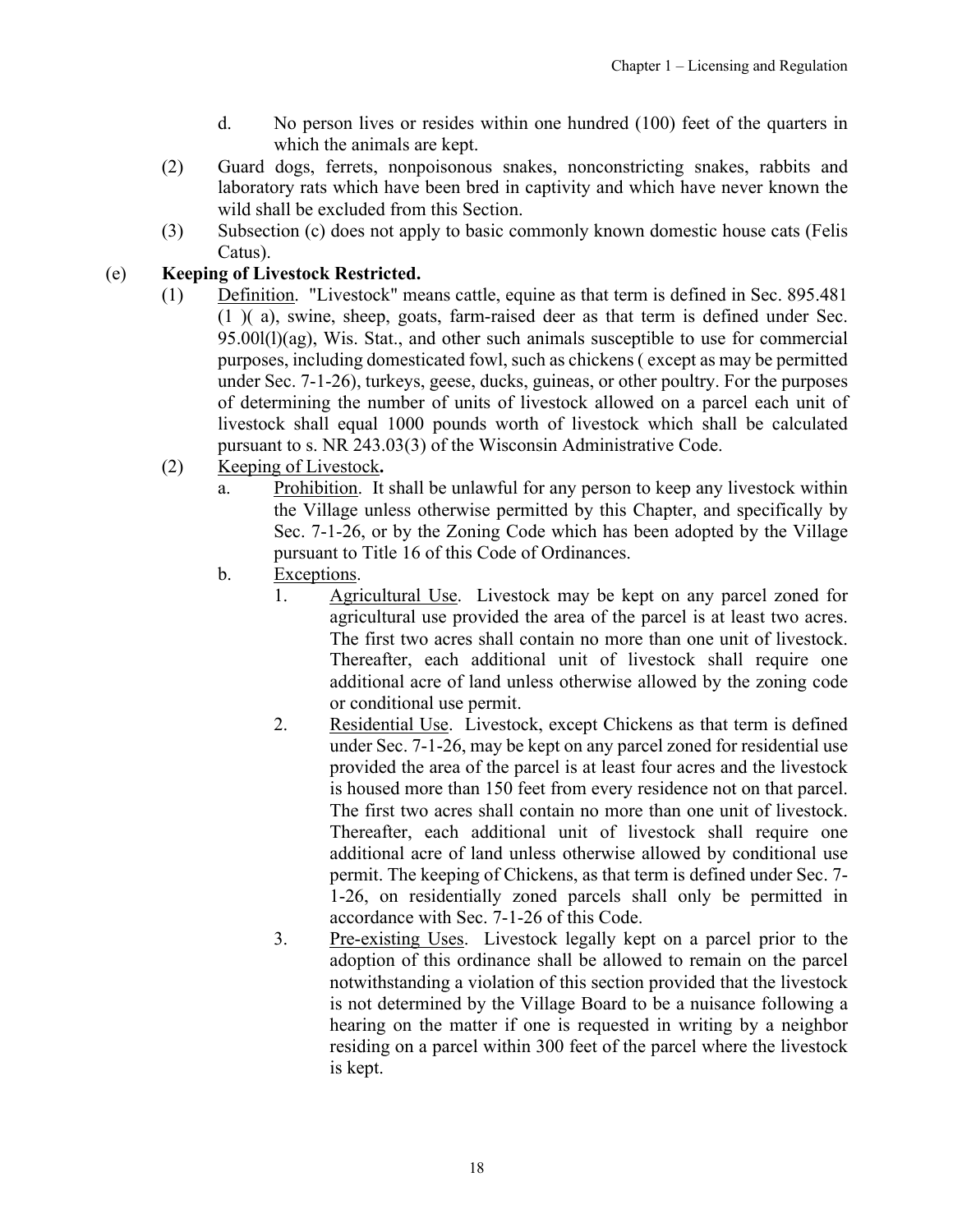- <span id="page-18-0"></span>c. Manure Management.
	- 1. The Village may prepare a guide entitled Recommended Manure Management Practices.
	- 2. Buffers Required. No accumulation or application of manure or any other material which causes any noxious or offensive odor or dust shall be closer than fifty (50) feet to a lot line in a residential zoning district. A twenty-five (25) foot wide area of vegetative cover shall be maintained between any unvegetated exercise area, manure pile, or application area and any surface water which is all or in-part off-site, or any well, in order to minimize runoff, prevent erosion, and promote quick nitrogen absorption, and prevent water contamination.
- d. Nuisance. Any violation of this Section shall be deemed a public nuisance and the violator may be proceeded against in accordance with Title 11, Chapter 6 of the Village Code of Ordinances.

# **SEC. 7-1-14 SALE OF RABBITS, CHICKS OR ARTIFICIALLY COLORED ANIMALS.**

- (a) No person may sell, offer for sale, raffle, give as a prize or premium, use as an advertising device or display living chicks, ducklings, other fowl or rabbits that have been dyed or otherwise colored artificially.
- (b) No person may sell, offer for sale, barter or give away living chicks, ducklings or other fowl without providing proper brooder facilities for the care of such chicks, ducklings or other fowl during the time they are in such person's care, custody or control.
- (c) No retailer, as defined in Sec. 100.30(2)(e), Wis. Stats. may sell, offer for sale, barter or give away living baby rabbits, baby chicks, ducklings or other fowl under two (2) months of age, in any quantity less than six (6), unless the purpose of selling these animals is for agricultural, wildlife or scientific purposes.

State Law Reference: Sec. 951.10 and 951.11, Wis. Stats.

# **SEC. 7-1-15 PROVIDING PROPER FOOD AND DRINK TO CONFINED ANIMALS.**

- (a) No person owning or responsible for confining or impounding any animal may refuse or neglect to supply the animal with a sufficient supply of food and open water as prescribed in this Section.
- (b) The food shall be sufficient to maintain all animals in good health.
- (c) If potable water is not accessible to the animals at all times, it shall be provided daily and in sufficient quantity for the health of the animal.

State Law Reference: Sec. 951.13, Wis. Stats.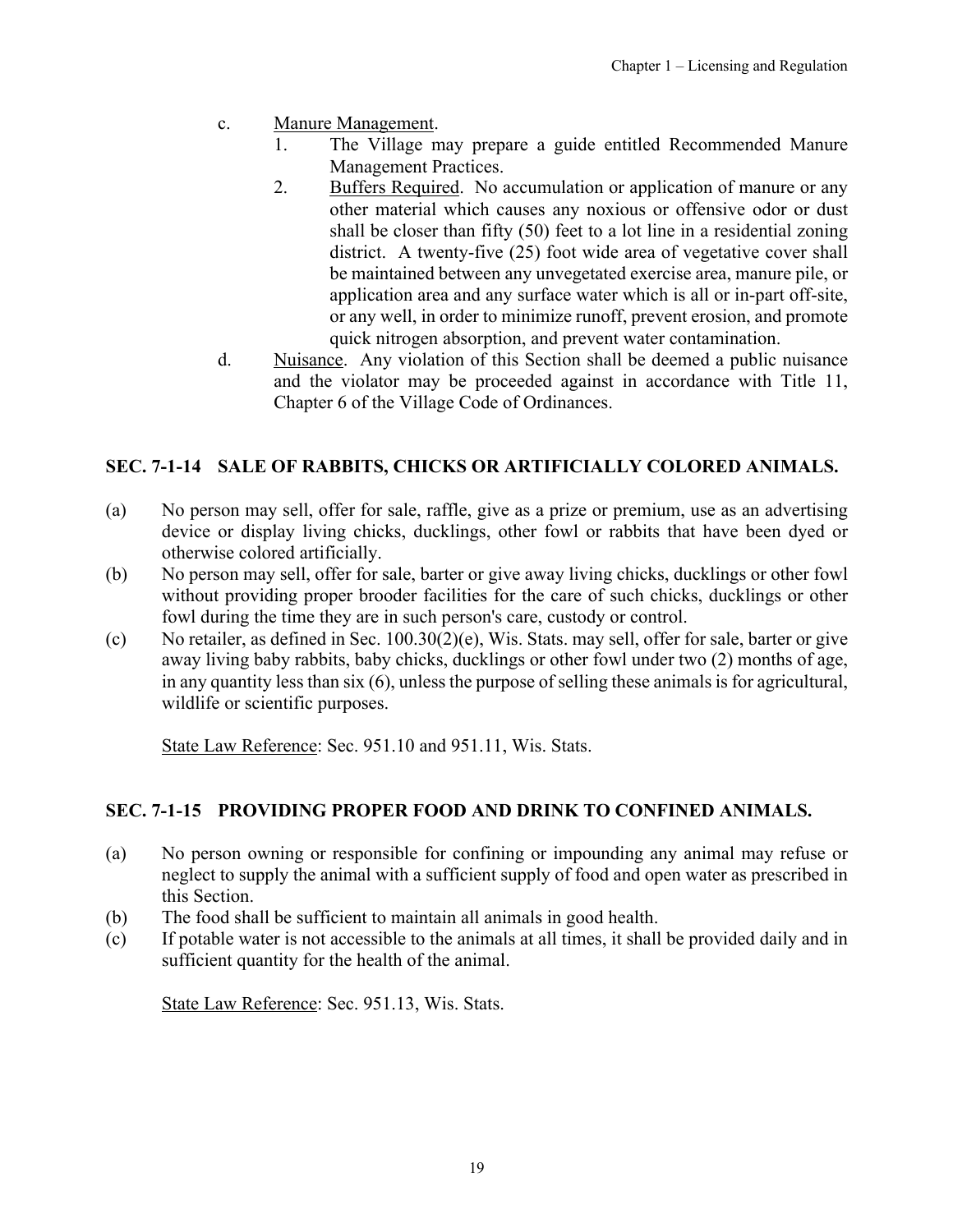# <span id="page-19-0"></span>**SEC. 7-1-16 PROVIDING PROPER SHELTER.**

- (a) **Proper Shelter.** No person owning or responsible for confining or impounding any animal may fail to provide the animal with proper shelter as prescribed in this Section. In the case of farm animals, nothing in this Section shall be construed as imposing shelter requirements or standards more stringent than normally accepted husbandry practices in the particular county where the animal or shelter is located.
- (b) **Indoor Standards.** Minimum indoor standards of shelter shall include:
	- (1) Ambient temperatures. The ambient temperature shall be compatible with the health of the animal.
	- (2) Ventilation. Indoor housing facilities shall be adequately ventilated by natural or mechanical means to provide for the health of the animals at all times.
- (c) **Outdoor Standards.** Minimum outdoor standards of shelter shall include:
	- (1) Shelter from sunlight. When sunlight is likely to cause heat exhaustion of an animal tied or caged outside, sufficient shade by natural or artificial means shall be provided to protect the animal from direct sunlight. As used in this paragraph, "caged" does not include farm fencing used to confine farm animals.
	- (2) Shelter from inclement weather.
		- a. Animals generally. Natural or artificial shelter appropriate to the local climatic conditions for the species concerned shall be provided as necessary for the health of the animal.
		- b. Dogs. If a dog is tied or confined unattended outdoors under weather conditions which adversely affect the health of the dog, a shelter of suitable size to accommodate the dog shall be provided.
- (d) **Space Standards.** Minimum space requirements for both indoor and outdoor enclosures for animals other than dogs shall include:
	- (1) Structural strength. The housing facilities shall be structurally sound and maintained in good repair to protect the animals from injury and to contain the animals.
	- (2) Space requirements. Enclosures shall be constructed and maintained so as to provide sufficient space to allow each animal adequate freedom of movement and roof cover. Inadequate space may be indicated by evidence of debility, stress or abnormal behavior patterns.
- (e) **Sanitation Standard.** Minimum standards of sanitation for both indoor and outdoor enclosures shall include periodic cleaning to remove excreta and other waste materials, dirt and trash so as to minimize health hazards.
- (f) **Specific Housing Requirements for Dogs.** The minimum requirements for a dog house shall be as follows:
	- (1) The floor shall rest on an enclosed base four (4) inches in height.
	- (2) The height of the house shall be at least four (4) inches above the height of the occupant dog.
	- (3) The length and width of the house shall be of such dimensions that the dog occupant can lie flat on its side on the floor.
	- (4) The house shall have a tight board floor.
	- (5) The roof and sides of the house shall be so constructed as to be waterproof and windproof.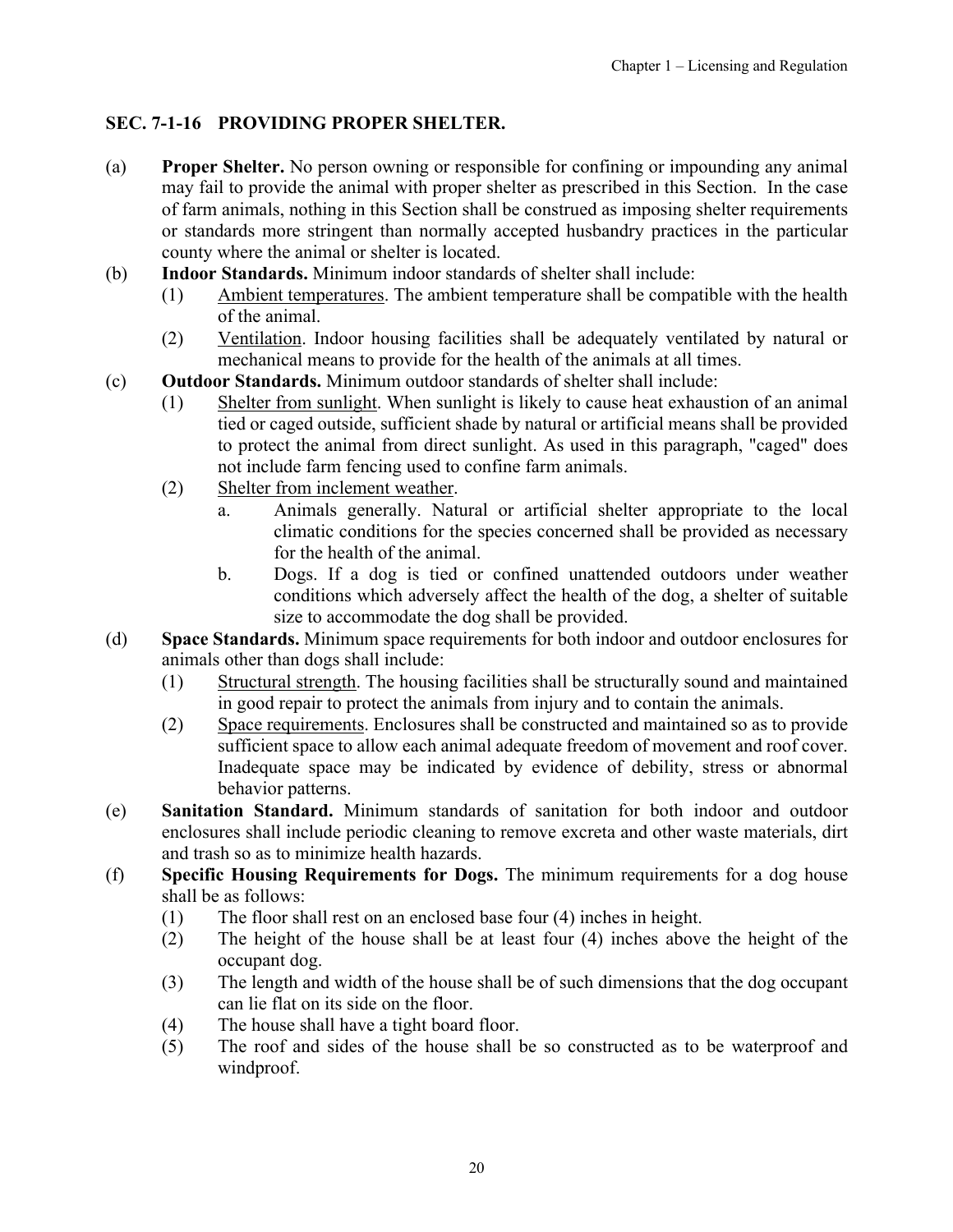- <span id="page-20-0"></span>(6) A baffle shall be placed over the door in inclement weather. A baffle shall consist of some material or structure that will protect the occupant dog from direct exposure to the elements of weather.
- (7) The whole floor shall be bedded with hay or stray to a thickness of at least six (6) inches.
- (8) The doghouse run shall be located at least fifteen (15) feet from the owner's lot line.
- (9) Shade from the direct rays of the sun in the months of June to September inclusive shall be provided in the area of the doghouse.
- (10) The area around the doghouse shall be reasonably dry, without standing water or mud, and shall be kept reasonably clean.

State Law Reference: Sec. 948.14, Wis. Stats.

#### **SEC. 7-1-17 NEGLECTED OR ABANDONED ANIMALS.**

#### (a) **Neglected or Abandoned Animals.**

- (1) No person may abandon any animal.
- (2) Any law enforcement officer may remove, shelter and care for an animal found to be cruelly exposed to the weather, starved or denied adequate water, neglected, abandoned or otherwise treated in a cruel manner and may deliver such animal to another person to be sheltered, cared for and given medical attention, if necessary. In all cases the owner, if known, shall be immediately notified and such officer, or other person, having possession of the animal shall have a lien thereon for its care, keeping and medical attention and the expense of notice.
- (3) If the owner or custodian is unknown and cannot, with reasonable effort, be ascertained or does not, within five (5) days after notice, redeem the animal by paying the expenses incurred, it may be treated as a stray and dealt with as such.
- (4) Whenever in the opinion of any such officer an animal is hopelessly injured or diseased so as to be beyond the probability of recovery, it shall be lawful for such officer to kill such animal and the owner thereof shall not recover damages for the killing of such animal unless he shall prove that such killing was unwarranted.
- (5) Section 948.16, Investigation of Cruelty Complaints, and Section 948.17, Wis. Stats., Expenses of Investigation, are hereby adopted by reference and made a part of this Chapter.
- (b) **Injured Animals.** No person who owns, harbors or keeps any animal shall fail to provide proper medical attention to such animal when and if such animal becomes sick or injured. In the event the owner of such animal cannot be located, the Village or any animal control agency with whom the Village has an agreement or contract shall have the authority to take custody of such animal for the purpose of providing medical treatment, and the owner thereof shall reimburse the person or organization for the costs of such treatment.

State Law Reference: Sections 948.15, 948.16 and 948.17, Wis. Stats.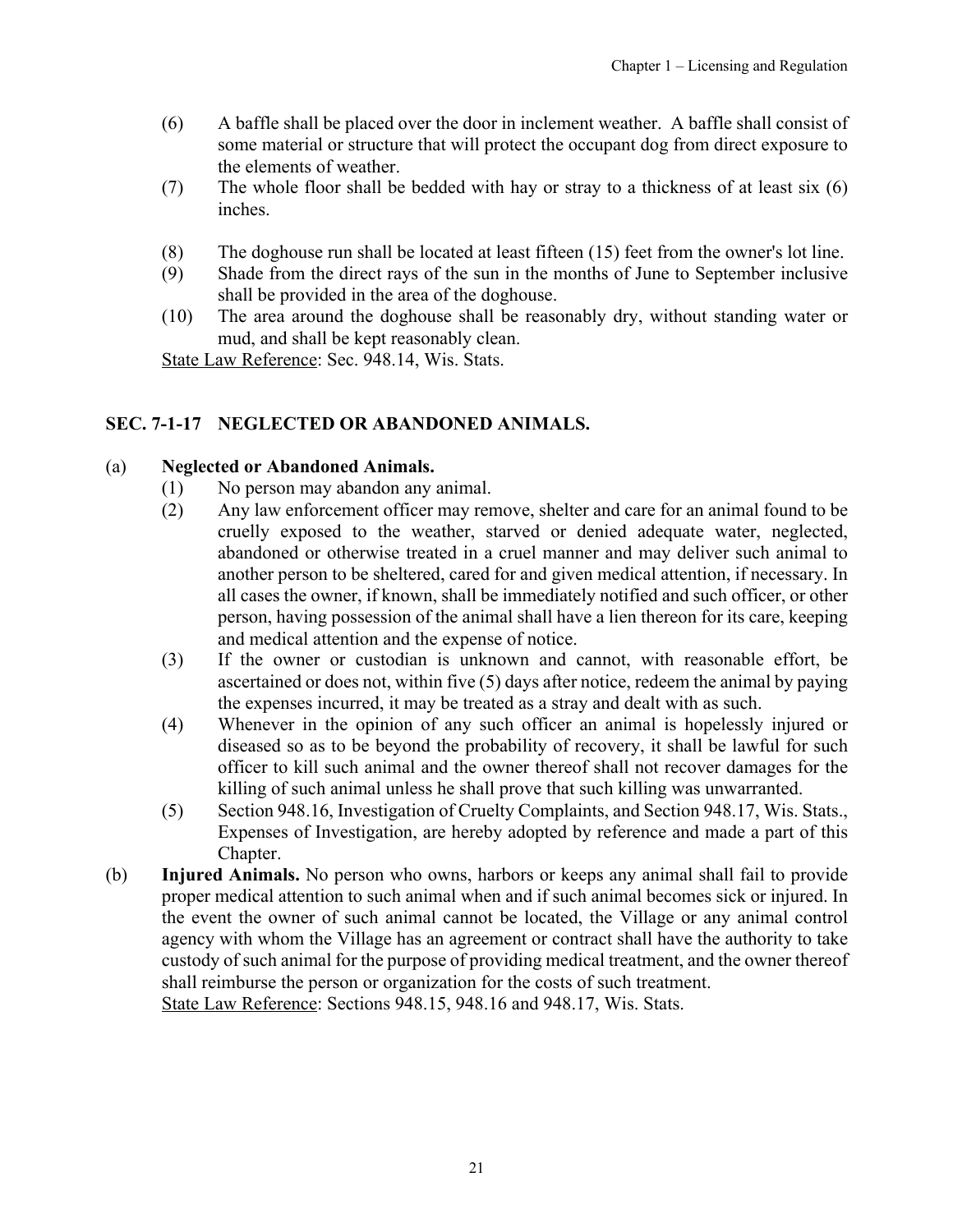# <span id="page-21-0"></span>**SEC. 7-1-18 CRUELTY TO ANIMALS AND BIRDS PROHIBITED.**

- (a) **Acts of Cruelty Prohibited.** No person except a police officer, humane officer or county health officer in the pursuit of their duties shall, within the Village, shoot or kill or commit an act of cruelty to any animal or bird or disturb any birds nests or bird's eggs.
- (b) **Leading Animal From Motor Vehicle.** No person shall lead any animal upon a Village street from a motor vehicle or from a trailer or semi-trailer drawn by a motor vehicle.
- (c) **Use of Poisonous and Controlled Substances.** No person may expose any pet animal owned by another to any known poisonous substance or controlled substance listed in Sec. 161.14, Wis. Stats., whether mixed with meat or other food or not, where it is reasonable to anticipate the substance may be eaten by such animal or for the purpose of harming the animal. This Subsection shall not apply to poison used on one's own premises and designed for the purpose of rodent and pest extermination, nor the use of a controlled substance used in accepted veterinarian practice or in research by persons or organizations regularly engaged in such research.
- (d) **Use of Certain Devices Prohibited.** No person may directly or indirectly, or by aiding, abetting or permitting the doing thereof either put, place, fasten, use or fix upon or to any animal used or readied for use for a work purpose or for use in an exhibition, competition, rodeo, circus or other performance any of the following devices: a bristle bur, tack bur or like device; or a poling device used to train a horse to jump which is charged with electricity or to which have been affixed nails, tacks or other sharp points.
- (e) **Shooting at Caged or Staked Animals.** No person may instigate, promote, aid or abet as a principal, agent, employee, participant or spectator, or participate in the earnings from or intentionally maintain or allow any place to be used for the shooting, killing or wounding with a firearm or any deadly weapon any animal that is tied, staked out, caged or otherwise intentionally confined in a man-made enclosure, regardless of size.

## **SEC. 7-1-19 TRAPPING OF ANIMALS.**

- (a) In the interest of public health and safety, it shall be unlawful for any person, in or on Villageowned land within the Village of Caledonia, to set, place or tend any trap for the purpose of trapping, killing, catching, wounding, worrying or molesting any animal, except by use of live box-type traps only. Live box-type traps shall be defined as those traps which capture and hold an animal in an alive and unharmed condition.
- (b) All such traps set, placed or tended on Village-owned land shall comply with Chapter 29 of the Wisconsin Statutes as they relate to trapping.
- (c) Nothing in this Section shall prohibit or hinder the Village of Caledonia or its employees or agents from performing their official duties.

## **SEC. 7-1-20 DOGNAPPING AND CATNAPPING.**

No person may take the dog or cat of another from one place to another without the owner's consent or cause such a dog or cat to be confined or carried out of the Village or held for any purpose without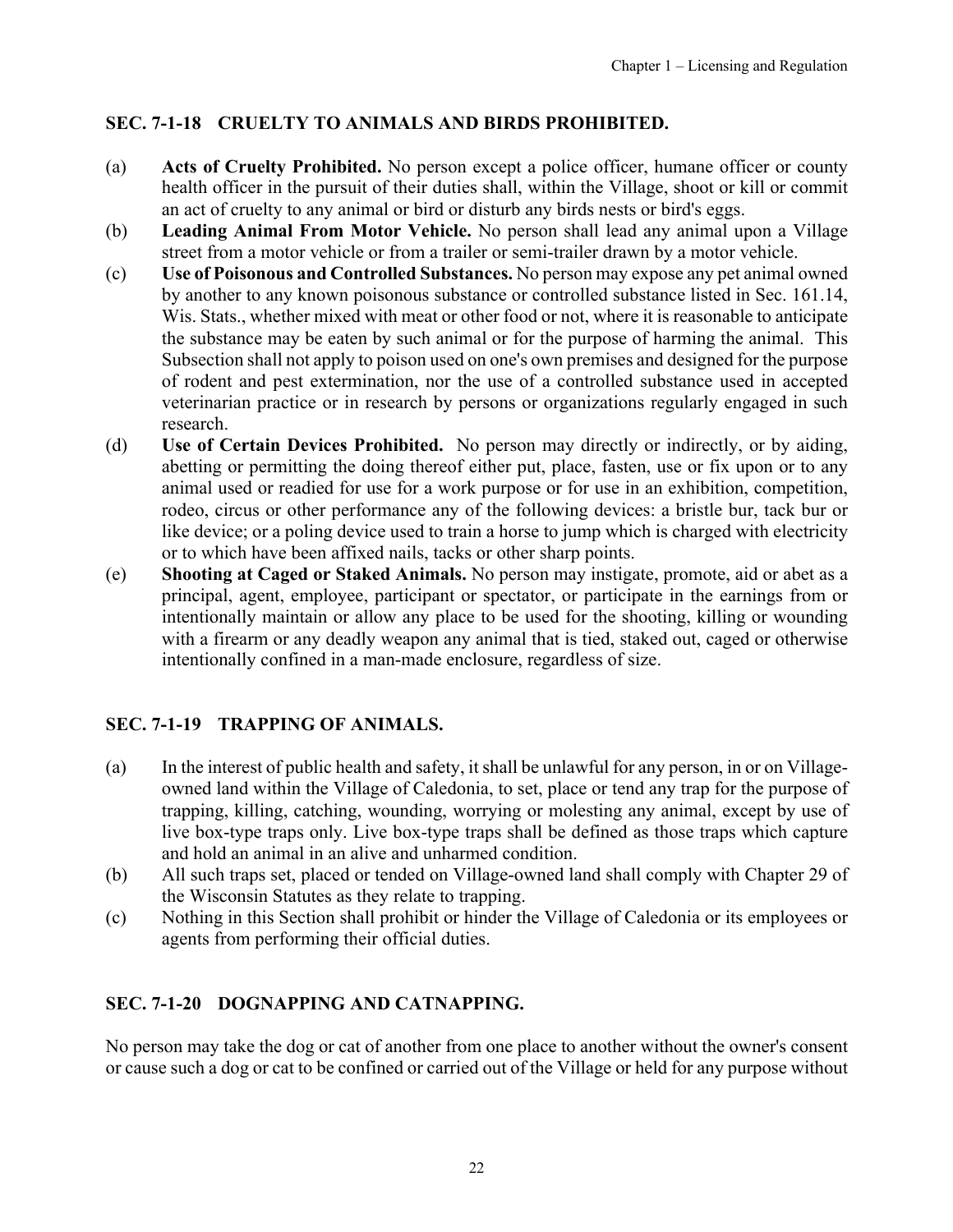<span id="page-22-0"></span>the owner's consent. This Section does not apply to law enforcement officers or humane society agents engaged in the exercise of their official duties, or as otherwise permitted herein.

# **SEC. 7-1-21 VEHICLE ACCIDENTS.**

The operator of any vehicle involved in an accident resulting in injury to or death of a dog, cat or other domestic animal which appears to be a pet shall immediately notify the Police Department or an animal control agency whose jurisdiction extends into the Village.

# **SEC. 7-1-22 DISPLAY OF BIRDS IN FOOD ESTABLISHMENTS.**

No person shall sell or display birds of the Psittacine family in any store selling, giving away or preparing food or drink for human consumption unless the birds are so enclosed as to prevent any possible contamination of the food or drink.

# **SEC. 7-1-23 KEEPING OF BEES.**

- (a) It shall be unlawful for any person to establish or maintain any hive, stand or box where bees are kept or keep any bees in or upon any premises zoned residential within the limits of the Village unless the bees are kept in accordance with the following provisions:
	- (1) No hive, stand or box where bees are kept shall be located closer than twenty (20) feet to any property boundary. Such hives, stands or boxes may only be located in the rear yard.
	- (2) If bee colonies are kept within fifty (50) feet of any exterior boundary of the property on which the hive, stand or box is located, a barrier that will prevent bees from flying through it, no less than five (5) feet high, shall be installed and maintained along said exterior boundary. Said barrier may be either a natural planting or artificial.
	- (3) Fresh, clean watering facilities for bees shall be provided on the said premises.
	- (4) The bees and equipment shall be kept in accordance with the provisions of the state statutes.
- (b) Nothing in this Section shall be deemed or construed to prohibit the keeping of bees in a hive, stand or box located within a school or University building for the purpose of study or observation.

# **SEC. 7-1-24 CARE OF HORSES.**

- (a) **Definitions.** For purposes of this Section, the following shall mean:
	- (1) **Dry Lot**. Dry lot shall mean an enclosed area of land usually bare of vegetation.
	- (2) **Equine**. Equine shall have the same meaning as set forth in §895.481(1)(a), Wis. Stats.
	- (3) **Paddock**. A paddock shall mean an enclosed area of land used for pasturing or exercising animals, with or without vegetation.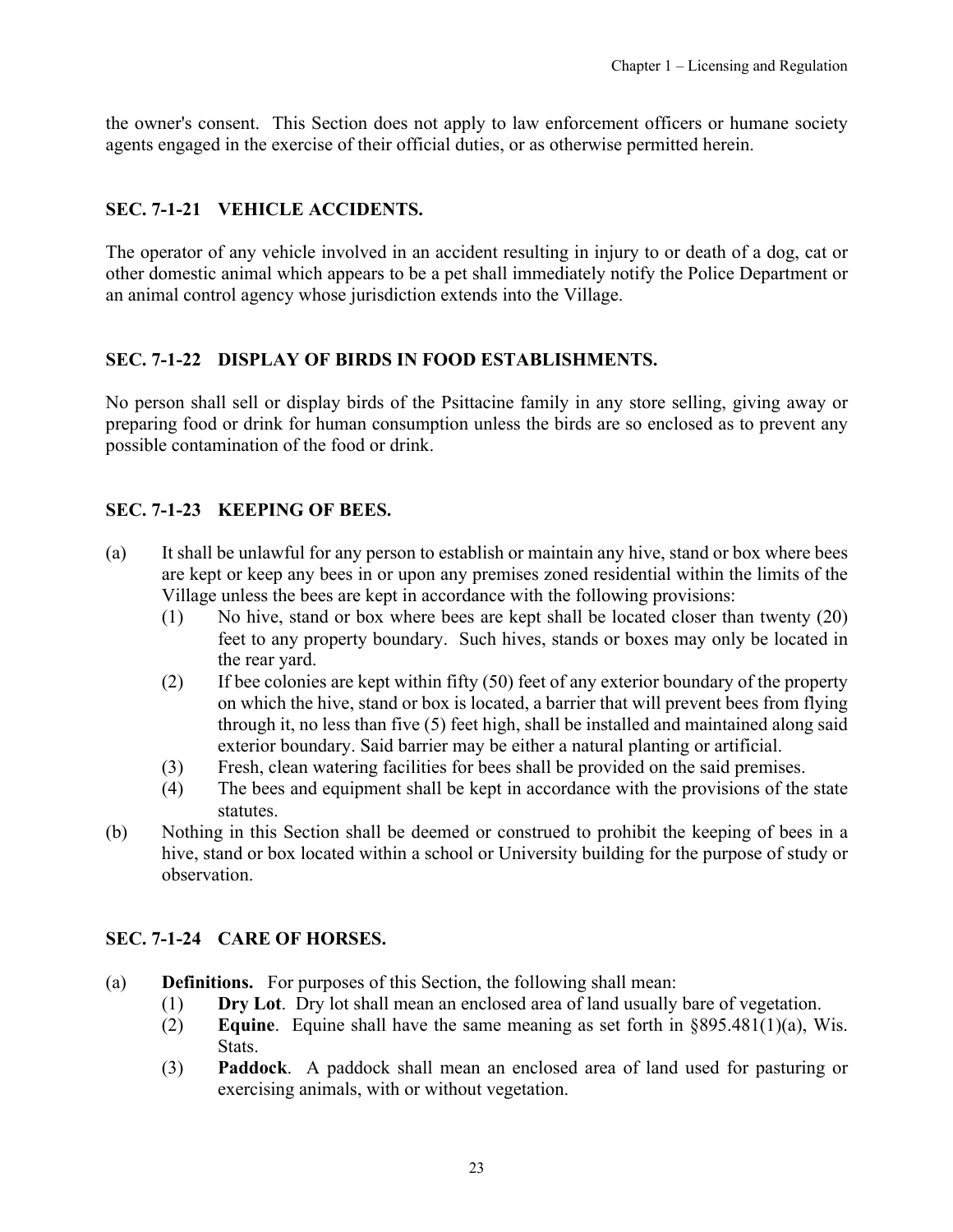- (4) **Pasture**. A pasture shall mean land upon which grass, or some other plant is grown for feeding of Equine, that allows the land to be used for grazing.
- <span id="page-23-0"></span>(b) **Responsibility.** A person owning or responsible for Equine(s), shall be responsible at all times for the care and welfare of such Equine(s) and for compliance with this Section.
- (c) **Shelters.** Shelter for Equine(s) shall be provided in accordance with §951.14, Wis. Stats., and as follows:
	- (1) Equine(s) that are permanently kept in Pastures, Paddocks or Dry Lots and that do not have inclement weather access to stalls shall have access to a shelter that consists of at least three (3) walls and a roof. The shelter(s) shall be of such size and type of construction as will permit all Equine(s) to be completely underneath the roof and protected from direct exposure to weather. Equine(s) shall be moved to the location(s) where free access to the shelter can be obtained in inclement weather.
	- (2) Equine(s) that are kept on a property, regardless of the number of Pastures, Paddocks and Dry Lots, that has stall(s) for Equine access in inclement weather, shall not be required to provide the shelter described above in  $(c)(1)$ . Equine(s) shall be moved to the location(s) where free access to the stalls or barn exists in inclement weather.
- (d) **Stalls/Barns.** The stalls wherein Equine(s) are kept shall be cleaned regularly. At a minimum regularly shall be once per day. An adequate supply of bedding or comparable material shall be kept in the stalls while Equine(s) are present. Indicators of a failure to comply with this subsection are: multiple piles of feces, impacted feces and urine in the bedding, and a strong manure smell.
- (e) **Food and Water.** Feed and open water shall be provided to Equine(s) to maintain their health and condition in accordance with §951.13, Wis. Stats. When the usual water supply becomes frozen, water shall be provided to Equine(s) twice a day in such amounts to maintain their health and condition.
- (f) **Defects.** An Equine adjudged by State Certified Human Officer for the Village of Caledonia (if one is available) or a law enforcement officer of the Village of Caledonia to be sick, lame or injured shall not be used for work or recreation until the Equine is evaluated for use by a licensed Veterinarian.

# **SEC. 7-1-25 NUMBER OF DOGS LIMITED.**

- (a) **Definitions.** In this section:
	- (1) "Dog" means any canine regardless of age or sex.
	- (2) "Residential lot" means a parcel of land zoned as residential, which is intended to be occupied by a dwelling.
- (b) **Limitation.** No person shall own, harbor or keep in their possession more than three dogs on any residential lot unless they have been issued and are in compliance with a kennel license, as provided in Section 7-1-3(b), or a dog fancier residence permit, as provided in Section 7-1-3(c).
- (c) **Exception.** A person may temporarily exceed the limitation of Section 7-1-25(b) due to the birth of puppies from the same litter, but only while such puppies are less than five months of age and the mother of the puppies is kept at the same residential lot.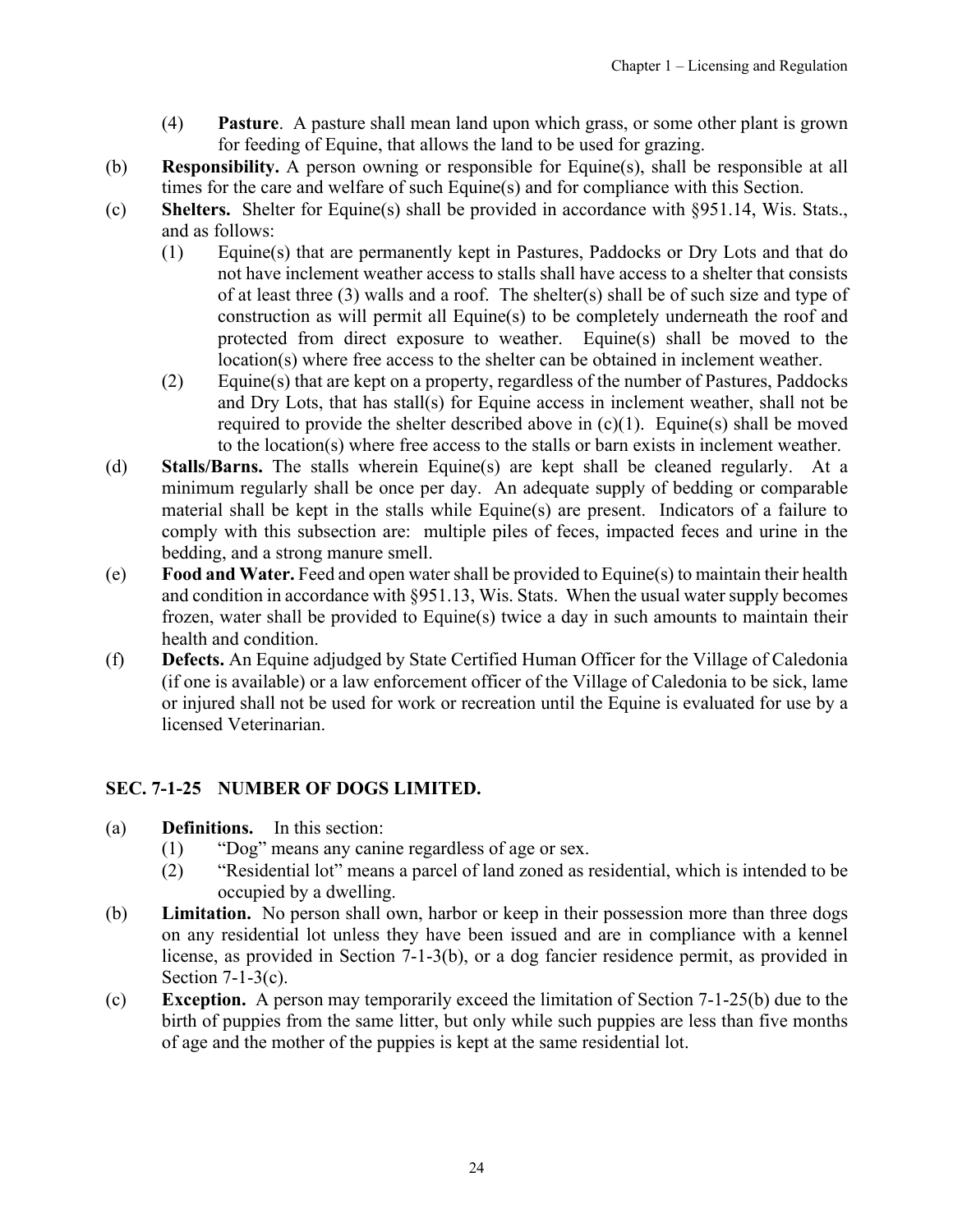# <span id="page-24-0"></span>**SEC. 7-1-26 KEEPING OF CHICKENS IN SINGLE-FAMILY RESIDENTIAL DISTRICTS.**

(a) **When Hens Allowed**. Within the jurisdictional limits of the Village, Hens are allowed by permit under this Section on property zoned single family residential that also contains an occupied single-family dwelling if kept in compliance with this Section. This ordinance is adopted under the Village's police power for the health, safety and welfare of its residence and for the protection of property.

# (b) **Definitions**.

- (1) **Chicken**. "Chicken" shall mean in this Section to include both Hens and Roosters generally.
- (2) **Hen**. "Hen" shall mean in this Section a female Chicken.
- (3) **Rooster**. "Rooster" shall mean in this Section a male Chicken.

# (c) **Prohibitions**.

- (1) **Roosters Not Allowed**. Roosters are prohibited on property that is permitted for Hens. Note: Roosters remain restricted as livestock under Sec. 7-1-13(e) of this Chapter.
- (2) **Slaughtering**. Slaughtering of Chickens within the jurisdictional limits of the Village of Caledonia is prohibited except on properties properly zoned and approved for such use.
- (3) **Bird Fighting**. The raising or keeping of Chickens for fighting and the fighting of Chickens is prohibited within the Village of Caledonia as per § 951.08, Wis. Stats.
- (4) **Business Or Commercial Use Prohibited.** Nothing herein shall be interpreted to authorize the conduct of a business or commercial use on a residential property.

## (d) **Requirements**.

(1) **Where allowed**. Hens are not allowed in any residential zoning district except for single-family residential districts and on property that contains an occupied single family dwelling. Hens shall not be allowed to roam freely on parcels less than 25 acres and shall be contained to Chicken coops and runs as set forth below. For parcels 25 acres and greater in size, only Chicken coops are required as set forth below.

# (2) **Maximum number of Hens**.

- a. Up to five (5) hens shall be allowed on parcels that are 5 acres or less in size in compliance with this ordinance.
- b. Up to thirty-three (33) hens shall be allowed on parcels that arc greater than 5 acres in size in compliance with this ordinance.
- (3) **Feed**. All feed for Hens must be kept in airtight containers that are out of reach of wild animals.
- (4) **Coops**. Hen coops are required to house the Hens on a property in compliance with this ordinance. An accessory building permit is required for all Hen coops. A Hen coop is a building structure that provides housing/shelter for Hens and shall meet the following requirements:
	- a. Hens must be provided at least 3 square feet of floor space each.
	- b. A coop must have minimum dimensions of 2 feet long by 2 feet wide by 4 feet tall.
	- c. There must be at least 2 nesting boxes per 5 hens.
	- d. Coops must include elevated perches to ensure chickens are able to rest in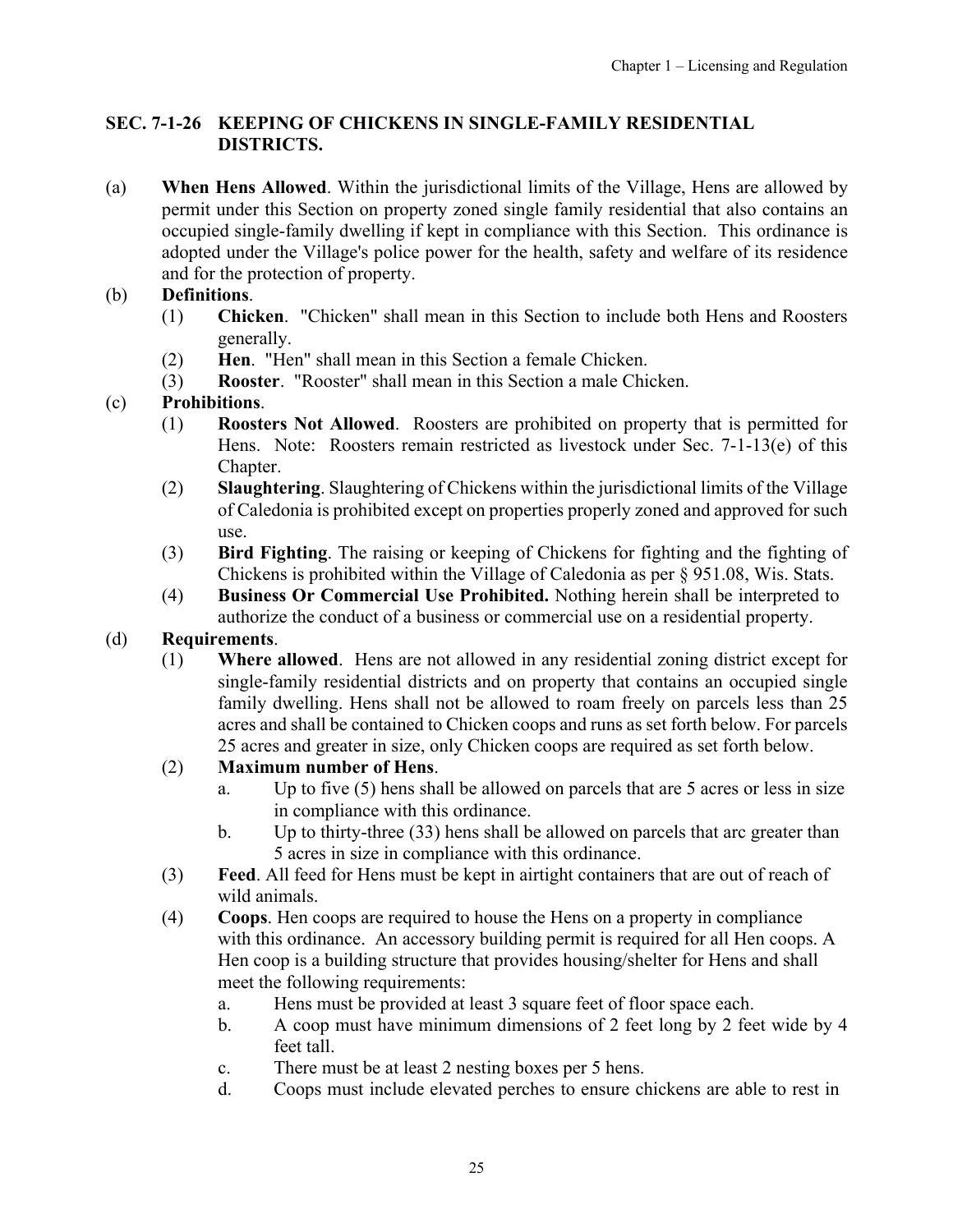their natural position.

- e. Coops must be structurally sound, insulated, moisture proof and kept in good repair.
- f. Coops must have vents to ensure proper ventilation during all times of the year.
- g. There must be a minimum of 1 foot of window for each 10 feet of wall space.
- h. Coops must be clean, dry and kept in a neat and sanitary condition at all times and exist in a manner that will not disturb the use or enjoyment of neighboring lots due to noise, odor, or other adverse impact.
- i. Waste from Hens must be properly disposed of according to Sec. 7-1-10.
- j. During the winter months to protect from inclement weather:
	- 1. Windows must be covered with clear plastic to minimize drafts. Air vents shall be installed to ensure adequate air quality for the Hens.
	- 2. Coops must be kept at a temperature of no less than 35º F.
	- 3. Water must not be frozen in the winter.
- k. Coops must provide access to the chicken run, when required.
- l. No coop shall be located closer than 20 feet to any residential lot line on an adjacent lot. Coops (and their runs) must be located in the rear yard and must meet requirements of accessory structures under Section 16-1-1(a)(11) of this Code.
- m. Bedding. The material that covers the floor of a coop is commonly referred to as bedding and should be at least two inches thick. The primary function of the bedding is to absorb moisture from droppings, water spills, limit odors, and facilitate coop cleaning.
- (5) **Chicken Runs**. Unless a parcel is at least 25 acres in size, hens must have access to an outdoor fenced structure (a run) that meets the following requirements:
	- a. Each Hen shall have at least 6 square feet of space each in the run.
	- b. Minimum dimensions 2 feet wide by 2 feet long by 3 feet tall.
	- c. Fencing must have spacing of no more than 1 inch.
	- d. Top of the run must be covered with fencing with spacing of one inch or less.
	- e. Fencing shall be buried 1 foot under the ground if the run is not mobile.
- (6) **General care requirements**. Hens must be properly cared for.
	- a. Feed must be provided daily and must be proper for Hens in accordance with § 951.13.(1), Wis. Stats.
	- b. Clean water must be provided at all times and changed daily in accordance with § 951.13. (2), Wis. Stats.
	- c. All enclosures for the keeping of Hens shall be so constructed and maintained as to prevent rats, mice, other rodents, and animals from being harbored underneath or within the enclosure.
- (e) **Permit; Application and Review Process.** A permit from the Village is required in order to keep Hens on property as provided for under this ordinance. Only one permit shall be issued to each parcel number. Permits expire December 31 of each year. Applications shall be made prior to December 1st of each year including for renewals. Late fees will apply after January 31st of each year.
	- (1) Applicant shall submit the following to the Village Clerk's office: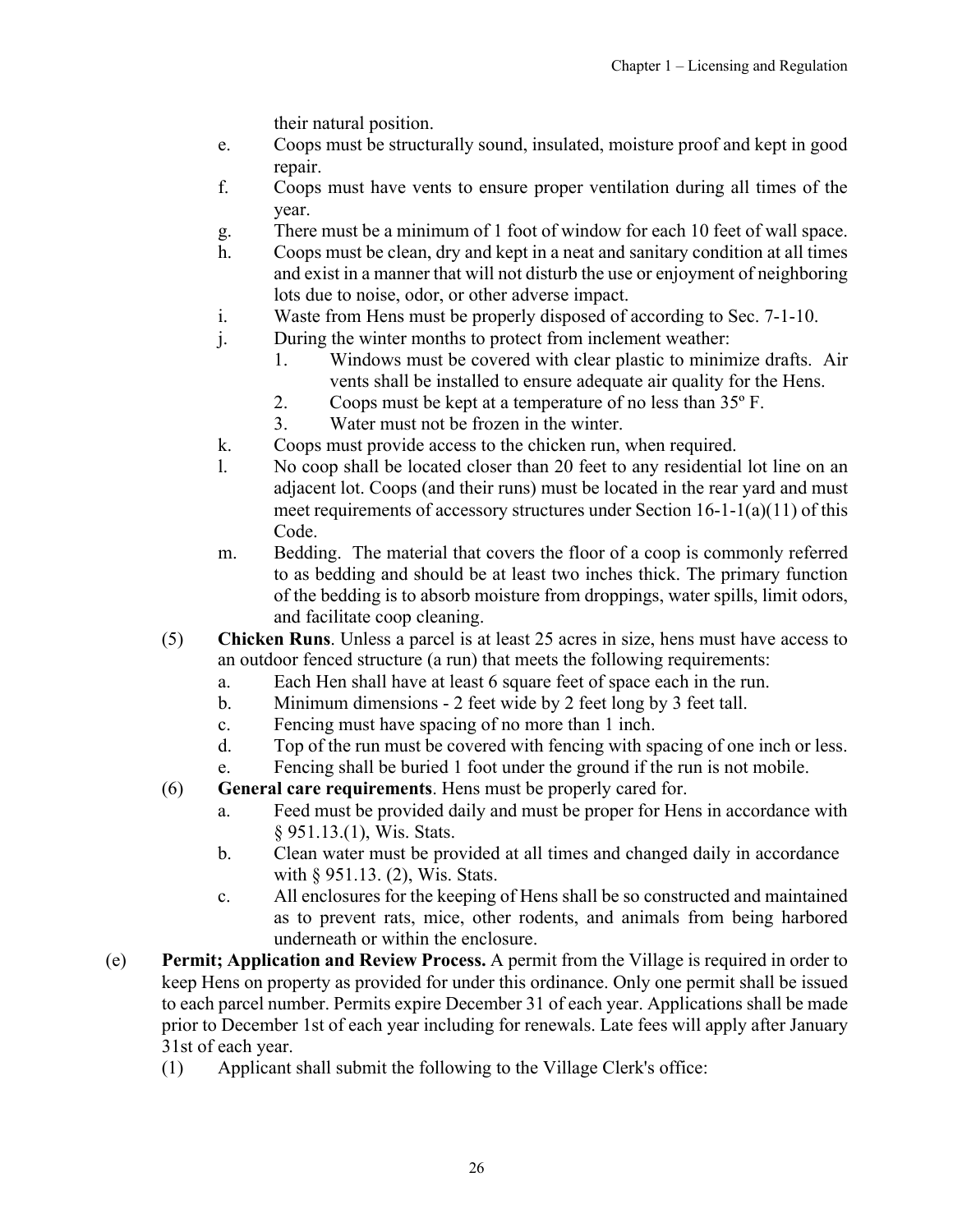- a. Completed initial or renewal permit application in a form from the Village's Clerk's office.
- b. A copy of the proof of registration of the property where Hens will be kept with the Wisconsin Department of Agriculture, Trade, and Consumer Protection.
- c. A plan that includes a scaled drawing of the parcel showing the proposed location of the coop and run, if required. The drawing shall include dwelling units on properties within 100 feet of the proposed coop and any run location.
- d. Fees as may be applicable.
- (2) Review and Approval.
	- a. **Plan Review.** Prior to approval of the initial permit, the plan and location shall be reviewed and approved by Building Inspector or designee prior to approval of the initial Permit. Renewal applications do not require resubmission of the plan.
	- b. **Site Inspection.** Prior to the initial permit, the intended site for the keeping of the Hens shall be inspected by the Zoning Administrator or their designee. Renewal applications do not require a site inspection if there have been no complaints and the plan has not changed.
	- c. **Approval.** Initial and renewal permit applications shall be reviewed by the Village Clerk. The Village Clerk shall approve or deny such application or may, in their discretion, refer the application for review and action by the Legislative and Licensing Committee. Upon referral, the Legislative and Licensing Committee may approve or deny the application utilizing the same criteria under this Subsection. An "initial" application under this Section shall mean an application by a person that has not previously received a permit under this Section for the applied for location. A renewal application shall mean an application by a prior permittee for the same site with the same plans.
- (f) **Application and Permit fee.** All fees under this ordinance shall be as set forth in the fee schedule as set by the Village Board by Resolution from time-to-time. The fees to be established are as follows: application fee, initial permit fee, renewal permit fee and late fee. These fees will not be prorated.

## (g) **Complaints; Animal Cruelty.**

(1) **Complaint Process; Revocation.** Any complaints about Chickens on property, whether for noncompliance, noise or nuisance, shall be made to the Village Clerk's office. Whenever the Village, through its agents or employees, upon inspection of the property complained of, finds the condition of the property to be in violation of this Section, an order shall be issued by the Zoning Administrator or their designee, to the owner of the property (and occupant if different from owner) to correct said condition within 10 days. If the order is not complied with or the requirements of this Section are not met, the Village may refuse to approve or renew a permit under the Section. The Village may also revoke any permit granted for noncompliance after providing ten business days notice of the basis for the revocation and opportunity for hearing. Any permittee facing revocation may request a hearing before the Legislative and Licensing Committee pursuant to Title 4 of this Code. Once a permit is revoked, a permit shall not be reissued for three years. Nothing herein shall prevent